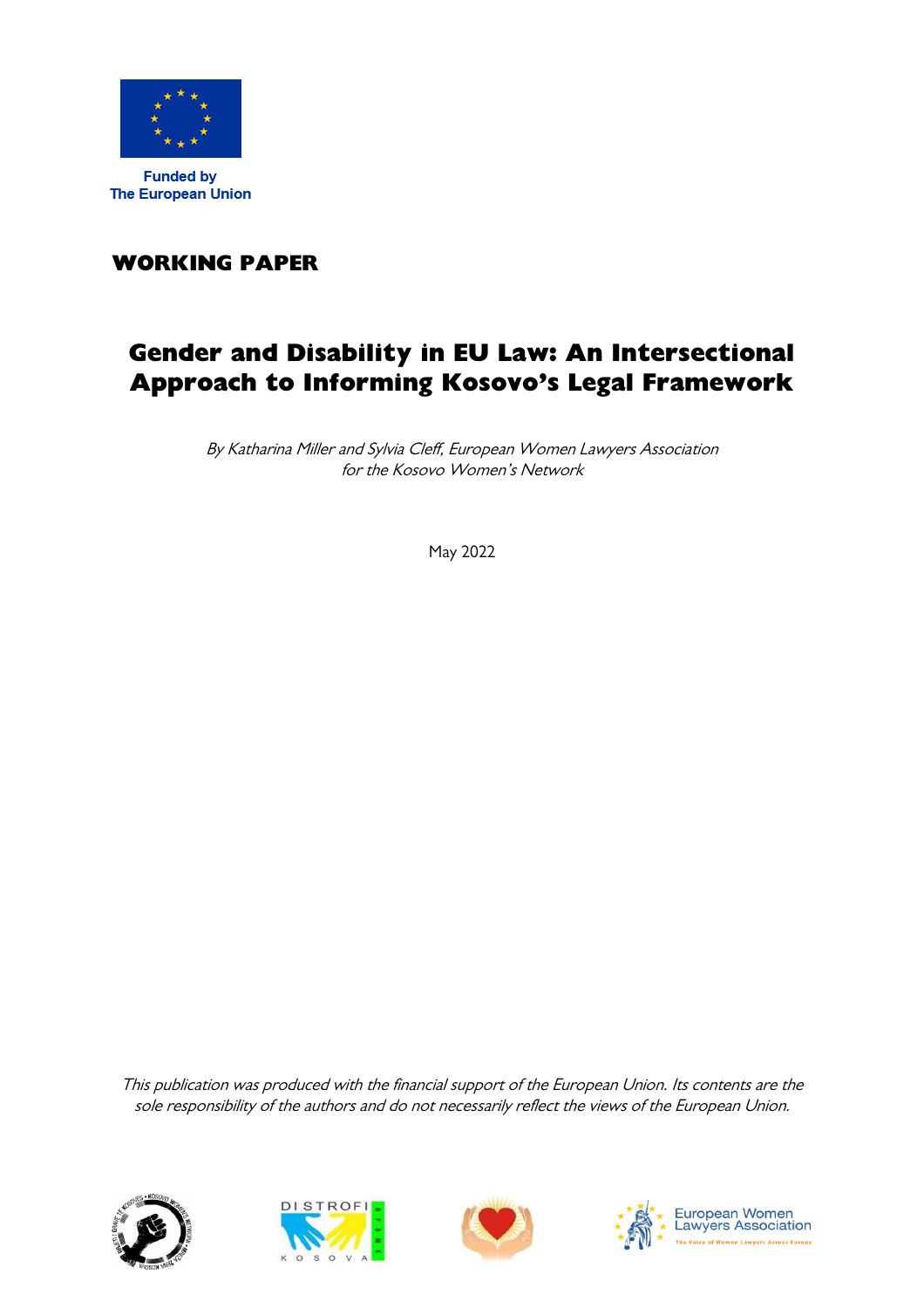# **Contents**

| I.   |                                                                                                                                                                                                                                                                                                                                                                                          |  |
|------|------------------------------------------------------------------------------------------------------------------------------------------------------------------------------------------------------------------------------------------------------------------------------------------------------------------------------------------------------------------------------------------|--|
|      |                                                                                                                                                                                                                                                                                                                                                                                          |  |
| III. | III.1.<br>The European Social Charter of 1961, produced by the Council of Europe 3<br>А.<br>The Community Charter of the Fundamental Social Rights of Workers.  3<br>В.<br>C.                                                                                                                                                                                                            |  |
| IV.  | IV.3. Examples of Case Law of the European Court of Justice with regard to Disability  6<br>A. "Colman Case 2008": Direct Discrimination of a Worker with Association to Her Child with<br>B. Chacón Navas Case (2006) and Ring v Dansk almennyttigt Boligselskab (2013) on the Definition<br>C. Enver Şahin v Turkey (2018): Human Rights Court Decision, Confirming Obligation to Make |  |
|      |                                                                                                                                                                                                                                                                                                                                                                                          |  |
|      | VI. International Law Instrument: the UN Convention on the Rights of Persons with Disabilities (CRPD)                                                                                                                                                                                                                                                                                    |  |
|      | VII. The Legal Framework in Kosovo regarding Rights for Persons with Disabilities from a Gender                                                                                                                                                                                                                                                                                          |  |
|      |                                                                                                                                                                                                                                                                                                                                                                                          |  |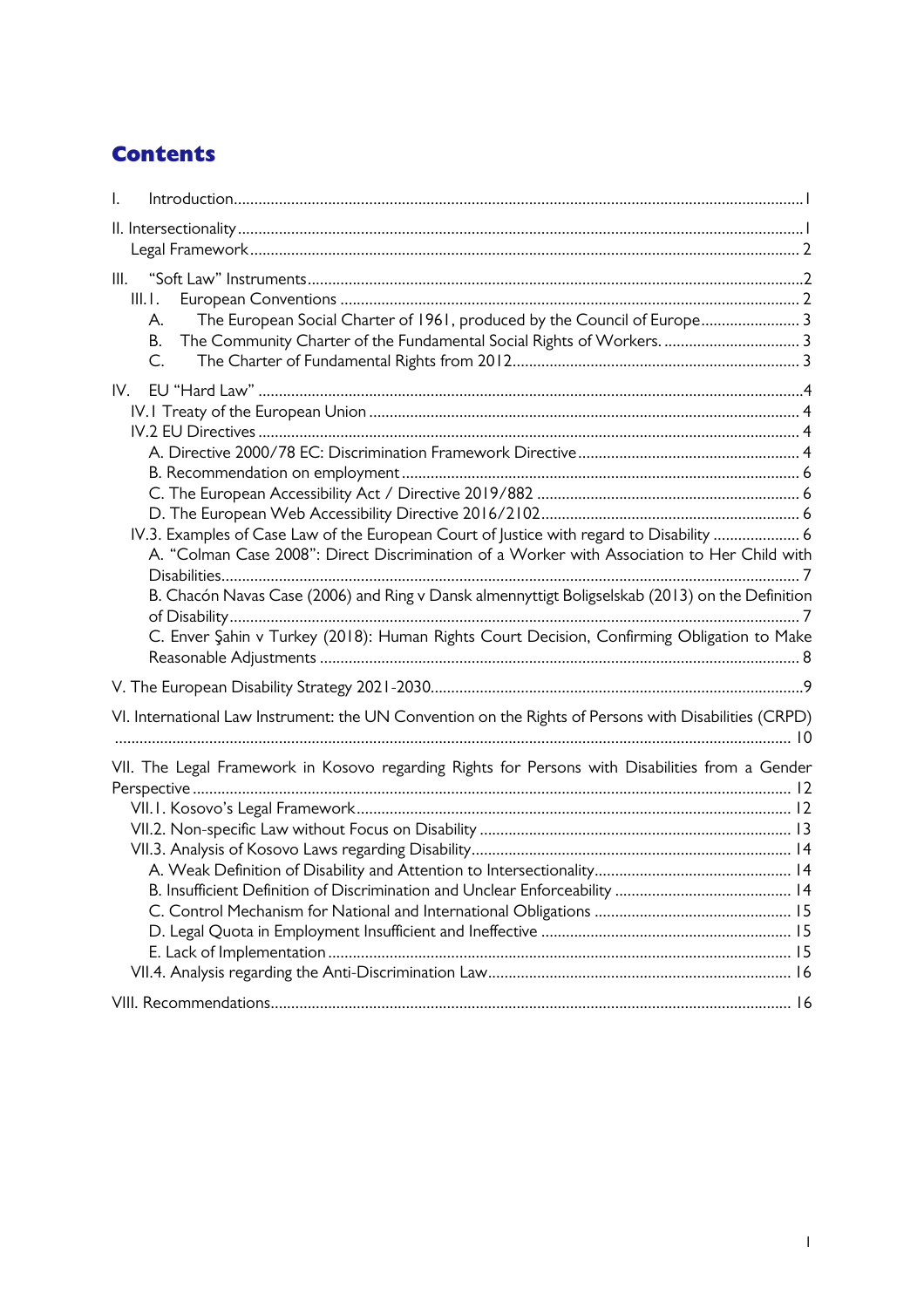## <span id="page-2-0"></span>**I. Introduction**

European Union (EU) Law on the topic of disability is in full evolution. However, an inclusive and intersectional approach to gender and disability is still missing. The population in the EU is aging, <sup>1</sup> and

disability is a reality for more than 100 million citizens in the EU, <sup>2</sup> affecting them in their everyday lives. Around 800 million people with disabilities worldwide are of working age, <sup>3</sup> and many of them face significant obstacles to equal opportunities in the world of work, ranging from attitudinal and physical to informational barriers. Consequently, the right of people with disabilities to work and employment is frequently denied. Persons with disabilities, particularly women with disabilities, experience higher rates of unemployment, economic inactivity, and a lack of social protection in comparison to their peers with no disabilities. 4

An intersectional approach to gender and disability, is still missing.

Additionally, during the pandemic, women with disabilities have had greater exposure and risk of violence.<sup>5</sup> According to UN Women,<sup>6</sup> women with disabilities have faced several additional challenges during COVID-19: "They confront challenges including lack of legal capacity, access to sexual and reproductive health services. In addition, there is limited data available on the impact of COVID-19 on women with disabilities." Moreover, children with disabilities have faced added challenges in accessing education amid COVID-19 restrictions on movement, transport interruptions, and school closures; this has affected their mothers disproportionately, as women have tended to serve as primary caregivers, given traditional gender roles. As a result, women reportedly have had to quit their jobs or, in some instances, have been fired because they had to prioritise caring for their children with disabilities during the pandemic. $7$ 

Considering the aforementioned issues, the EU has drifted from soft law instruments and charters to stronger legal obligations in the form of two Directives and the control of the European Court of Justice. Nevertheless, and as mentioned above, a comprehensive Directive covering all aspects of social life such as housing, health, and education, and inclusive of an intersectional approach to gender and disability, is still missing.

This paper provides a chronological overview of existing legal and political instruments, their strengths and weaknesses. It seeks to inform civil society advocacy for claiming more political measures and positive actions regarding inclusion and anti-discrimination, particularly for women with disabilities.

### <span id="page-2-1"></span>**II. Intersectionality**

According to the Oxford English dictionary, intersectionality is "the interconnected nature of social categorizations such as race, class, and gender, regarded as creating overlapping and interdependent systems of discrimination or disadvantage." "Intersectional discrimination" describes a situation where several grounds operate and interact with each other at the same time in such a way that they are inseparable and produce specific types of discrimination.

First coined by Professor Kimberlé Crenshaw back in 1989, intersectionality was added to the Oxford Dictionary in 2015 with its importance increasingly being recognised in the world of women's

<sup>1</sup> Ageing Europe - [looking at the lives of older people in the EU -](https://www.age-platform.eu/publications/ageing-europe-looking-lives-older-people-eu-eurostat-2019-report) Eurostat 2019 report | AGE Platform (age[platform.eu\)](https://www.age-platform.eu/publications/ageing-europe-looking-lives-older-people-eu-eurostat-2019-report)

<sup>&</sup>lt;sup>2</sup> How many persons with disabilities live in the EU? – [European Disability Forum \(edf-feph.org\)](https://www.edf-feph.org/newsroom-news-how-many-persons-disabilities-live-eu/#:~:text=The%20most%20current%20and%20accurate%20estimate%20points%20at,institutions%20and%20therefore%20not%20represented%20in%20the%20survey.)

<sup>&</sup>lt;sup>3</sup> [Return-to-work, disabilities and occupational health in the age of COVID-19 -](https://pubmed.ncbi.nlm.nih.gov/34003294/) PubMed (nih.gov)

<sup>4</sup> [Disability and work \(ilo.org\)](http://www.ilo.org/global/topics/disability-and-work/WCMS_475650/lang--en/index.htm)

<sup>5</sup> [Policy-brief-Women-with-disabilities-in-a-pandemic-COVID-19-en.pdf \(unwomen.org\)](https://www.unwomen.org/sites/default/files/Headquarters/Attachments/Sections/Library/Publications/2020/Policy-brief-Women-with-disabilities-in-a-pandemic-COVID-19-en.pdf)

<sup>&</sup>lt;sup>6</sup> <u>[Ibid.](https://www.unwomen.org/sites/default/files/Headquarters/Attachments/Sections/Library/Publications/2020/Policy-brief-Women-with-disabilities-in-a-pandemic-COVID-19-en.pdf)</u>

<sup>7</sup> KWN interviews, 2020-2021.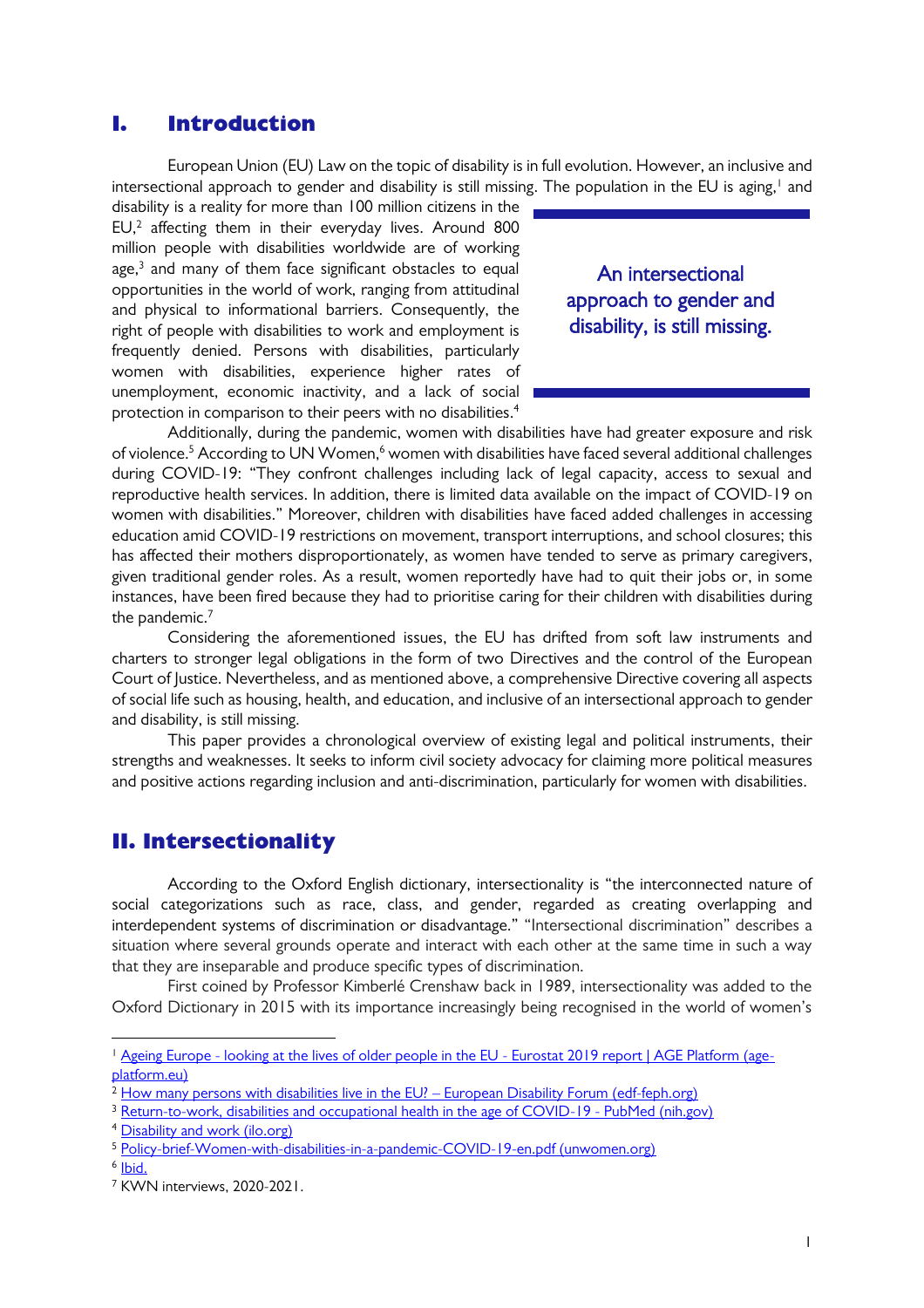rights. Without an intersectional lens, efforts to tackle inequalities and injustice towards women are likely to end up perpetuating systems of inequalities. Feminist writer Zoe Samudzi explains that "intersectionality is such a vital framework for understanding systems of power, because 'woman' is not a catchall category that alone defines all our relationships to power". A black woman may experience misogyny and racism, but she will experience misogyny differently from a white woman and racism differently from a black man. The work towards women's rights must be

Any feminism that purely represents the experiences of white, middle class, ablebodied, heterosexual, etc. women will fail to achieve equality for all.

intersectional; any feminism that purely represents the experiences of white, middle class, able-bodied, heterosexual, etc. women will fail to achieve equality for all.

In recent years, the intersectionality of disability and gender has been discussed first by researchers and practitioners, and then by courts. Nevertheless, it is not yet included as such in the EU legal framework.

#### <span id="page-3-0"></span>Legal Framework

Under EU law, the only mention of multiple discrimination at present can be found in recitals to the Racial Equality Directive (2000/43/EC) and the Employment Equality Directive (2000/78/EC) stating merely that "women are often the victims of multiple discrimination".

Thus, under EU law, while discrimination may indeed be based on several protected grounds, the Court of Justice of the EU (CJEU) considered that there could be no new category of discrimination consisting of the combination of more than one of those grounds. This means that intersectionality is not (yet) part of the legal framework of the EU. The European Parliament and the Council request that the European Commission and Member States seek to "address intersectionality of gender with other forms of discrimination" in the EU Gender Action Plan (GAP) III, $^8$  though this is only a Staff Working Document  $\,$ for the European Commission and thus not legally binding to Member States or countries interested in joining the EU. Nevertheless, it encourages attention to intersectionality, particularly in the external actions of the EU, including in political dialogue and financial support.

Moreover, in international law, intersectionality is officially recognised by the Convention on the Elimination of All Forms of Discrimination against Women (CEDAW) <sup>9</sup> Committee as a pertinent concept for understanding the scope of State Parties' obligation to eliminate discrimination. The Committee stated that: "States parties must legally recognise and prohibit such intersecting forms of discrimination and their compounded negative impact on the women concerned."<sup>10</sup>

### <span id="page-3-1"></span>**III. "Soft Law" Instruments**

Unlike "hard" law, soft law is not legally binding. The term soft law is used to denote agreements, principles and declarations that are not legally binding. They are often found in the international sphere. This section outlines the relevant soft law instruments related to persons with disabilities.

#### <span id="page-3-2"></span>III.1. European Conventions

Three conventions shall be discussed: European Social Charter, Community Charter of the Fundamental Social Rights of Workers, and the Charter of Fundamental Rights of the European Union.

<sup>8</sup> [Gender Action Plan III](https://ec.europa.eu/commission/presscorner/detail/en/IP_20_2184) – a priority of EU external action (europa.eu), (last checked on 19.01.2022).

<sup>&</sup>lt;sup>9</sup> [CEDAW,](https://www.ohchr.org/fr/professionalinterest/pages/cedaw.aspx) New York, 18 December 1979 (last checked on 19.01.2022).

<sup>&</sup>lt;sup>10</sup> UN, CEDAW (2010), General Recommendation 28 on the Core Obligations of States Parties under Art. 2, CEDAW/C/GC/28, 16 December 2010.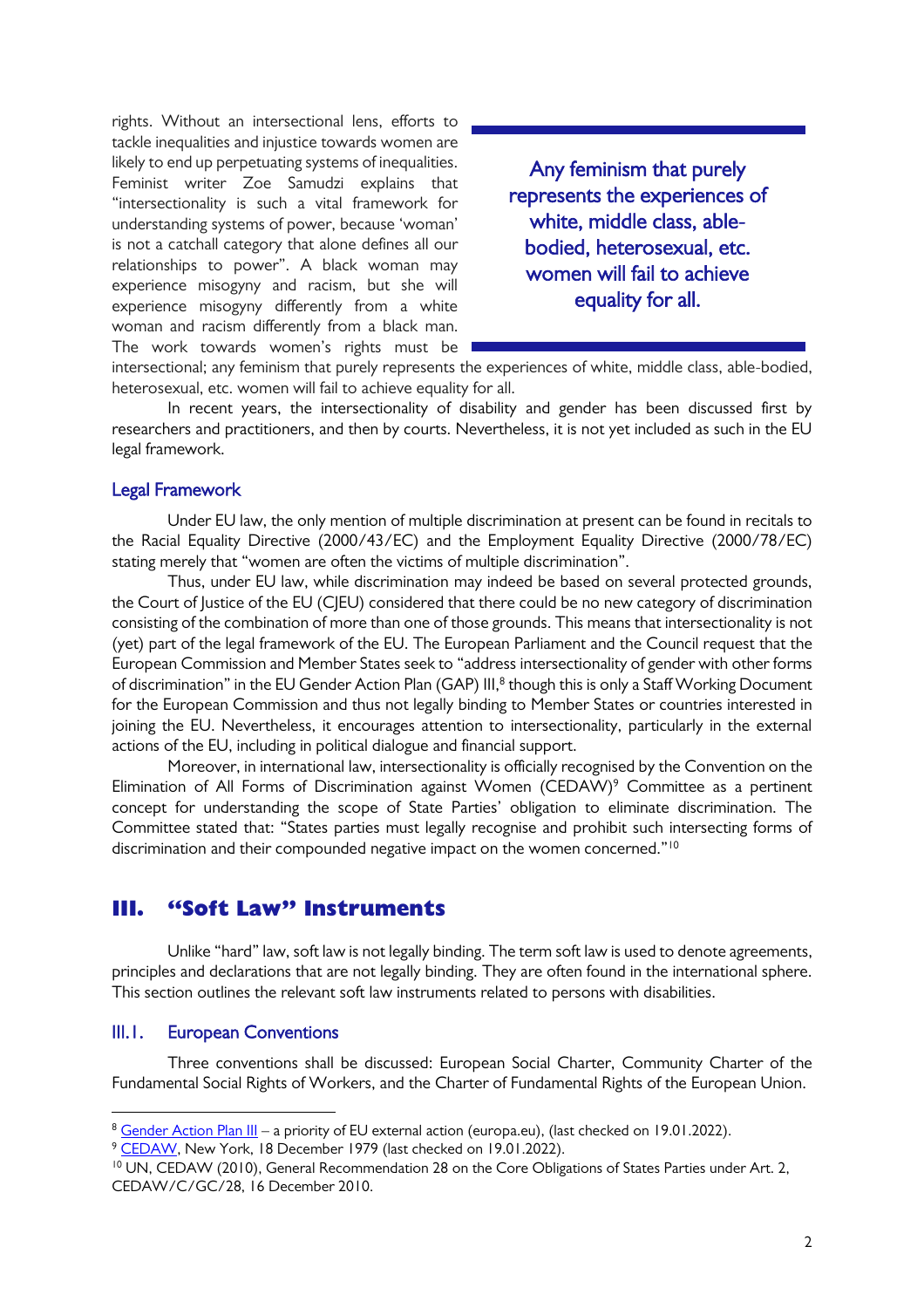#### <span id="page-4-0"></span>A. The European Social Charter of 1961, produced by the Council of Europe

The 1961 European Social Charter was very much understood to be a classic inter-state Treaty, which had implications for States from the point of view of imposing obligations under public international law, but not necessarily creating rights for individuals within those States. There was no procedure for individuals to make complaints of breach of its provisions by a Member State. A protocol was added to the Social Charter in 1995 allowing for the possibility of collective complaints being made by international and national organisations of employers and of trade unions to the Social Charter's Committee of Independent Experts. In May 1996 the Council of Europe produced a revised European Social Charter (ESC), updating and altering some of the substantive provisions of the original 1961 Social Charter.

Article 1 (2) of the ESC requires that national legislation prohibits any discrimination in employment, inter alia on grounds of sex, race, ethnic origin, religion, disability, age, sexual orientation and political opinion, including on grounds of conscientious objection or non-objection. Discrimination is prohibited regarding recruitment or employment conditions in general (in particular, remuneration, training, promotion, transfer, and dismissal or other detrimental action). There must be adequate legal safeguards against discrimination regarding part-time work. In particular, there must be rules to prevent non-declared work through overtime, and equal pay, in all its aspects, between part-time and full-time employees.

#### <span id="page-4-1"></span>B. The Community Charter of the Fundamental Social Rights of Workers.

Th[e Community Charter of the Fundamental Social Rights of Workers,](http://www.aedh.eu/The-Community-Charter-of.html) adopted on 9 December 1989 by a declaration of all Member States, with the exception of the United Kingdom (UK), established the major principles on which the European labour law model is based and shaped the development of the [European social model](https://www.eurofound.europa.eu/ef/observatories/eurwork/industrial-relations-dictionary/european-social-model) in the following decade. The fundamental social rights declared in the Community Charter are further developed in the [Charter of Fundamental Rights of the European Union](https://www.eurofound.europa.eu/ef/observatories/eurwork/industrial-relations-dictionary/charter-of-fundamental-rights-of-the-european-union) that became legally binding with the ratification of the [Treaty of Lisbon on 1 December 2009.](https://www.eurofound.europa.eu/ef/observatories/eurwork/industrial-relations-dictionary/treaty-of-lisbon)

The Community Charter of the Fundamental Social Rights of Workers recognises the importance of combating every form of discrimination, including the need to take appropriate action for the social and economic integration of the elderly and people with disabilities.

The legal status of the Community Charter is that of a mere political declaration, as stated in its preamble, since, due to the opposition of the UK government, the Charter could not be integrated into the EC Treaty in 1989. The UK eventually acceded to the Charter, following the election of a new government in May 1997. Amongst other objectives, the Charter pursued the aim of "protection of the young, the elderly and the person with disabilities in the workplace".

#### <span id="page-4-2"></span>C. The Charter of Fundamental Rights from 2012

The Charter of Fundamental Rights of the European Union brings together the most important personal freedoms and rights enjoyed by citizens of the EU into one **legally binding document**.'' The Charter was declared in 2000 and came into force in December 2009 along with the Treaty of Lisbon. The Charter of Fundamental Rights of the EU has the same legal status as the other EU treaties.

The Charter applies to EU institutions and to Member States when they act within the scope of EU law. It does not give a citizen of the EU an individual right to a claim. It can be invoked indirectly against decisions based on EU law or its transpositions before national courts and the Court of Justice of the EU. The Charter states in Article 21 on non-discrimination on the grounds of (…) disability:

1. Any discrimination based on any ground such as sex, race, colour, ethnic or social origin, genetic features, language, religion or belief, political or any other opinion, membership of a national minority, property, birth, disability, age or sexual orientation shall be prohibited. 2. Within the scope of application of the Treaties and without prejudice to any of their specific provisions, any discrimination on grounds of nationality shall be prohibited.

<sup>&</sup>lt;sup>11</sup> [Charter of Fundamental Rights of the European Union](https://eur-lex.europa.eu/legal-content/en/txt/html/?uri=celex:12012p/txt&from=en) (last checked on 19.01.2022).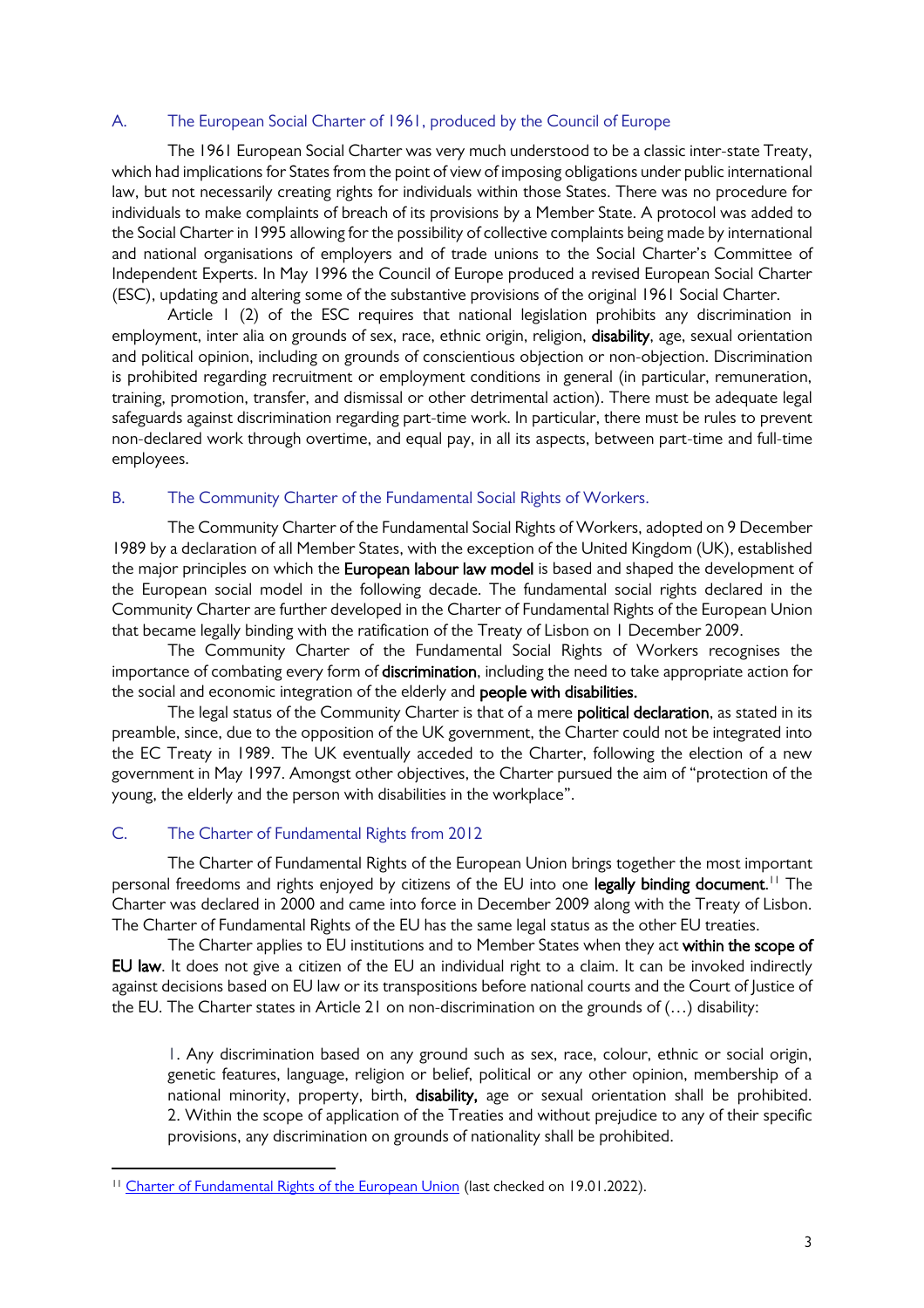Article 26 on Integration of persons with disabilities continues:

The Union recognizes and respects the right of persons with disabilities to benefit from measures designed to ensure their independence, social and occupational integration and participation in the life of the community.

The wording "respects the right" does not create a legal obligation to create benefits or measures. It allows and encourages Member States to take measures to ensure independence, social and occupational integration, and participation. It can therefore be used as an argument since it is a value of respect. It does not entitle the individual to benefits or measures though.

#### <span id="page-5-0"></span>**IV. EU "Hard Law"**

The EU can regulate through "soft law" and through legally binding instruments such as treaties, regulations, and Directives, the so-called "hard law". This section describes the "hard law" relevant to persons with disabilities.

#### <span id="page-5-1"></span>IV.1 Treaty of the European Union

According to Article 2 of the Treaty of the European Union (TEU), the non-discrimination principle is one of the fundamental values of the Union. Article 10 of the Treaty on the Functioning of the European Union (TFEU) requires the EU to combat discrimination based on sex, racial or ethnic origin, religion or belief, disability, age, or sexual orientation, when defining and implementing its policies and activities.

#### <span id="page-5-2"></span>IV.2 EU Directives

EU Directives are legally binding instruments. They fix a date for transposition and must be transposed in every Member State by the end of that period; in case they are not transposed, they may be directly applicable in national law.

The European Commission and the Court of Justice of European Union (CJEU) are in charge of evaluating and controlling the respect of the Directive. The CJEU interprets the Directive by "preliminary rulings"; this occurs when a national court asks the CJEU for help to interpret the Directive in order to apply national law in the light of the Directive.

#### <span id="page-5-3"></span>A. Directive 2000/78 EC: Discrimination Framework Directive

The adoption of the Directive 2000/78 Discrimination Framework Directive from 17 November 2000 establishing a general framework for equal treatment in employment and occupation created a milestone in the EU as it set up the legal framework for protection against discrimination with regard to five grounds (age, disability, sexual orientation, religion, or belief) in the field of employment and occupation. Before 2000, no legally binding instrument covering disability (and other grounds) existed in this field. This Directive completed the Directive on the prohibition of discrimination with regard to origin an "race" (2000/43) and the Directive with regard to prohibition against gender/sex discrimination 2006, resuming in the so-called "Recast Directive" 12 .

Importantly, the scope of protection has so far not been widened to other fields such as access to goods and services, education, or health. A Directive on non-discrimination with regard to "goods

<sup>&</sup>lt;sup>12</sup> Directive 2006/54/EC of the European Parliament and of the Council of 5 July 2006 on the implementation of the principle of equal opportunities and equal treatment of men and women in matters of employment and occupation [\(recast\)](https://eur-lex.europa.eu/legal-content/EN/TXT/?uri=celex%3A32006L0054), (last checked on 19.01.2022).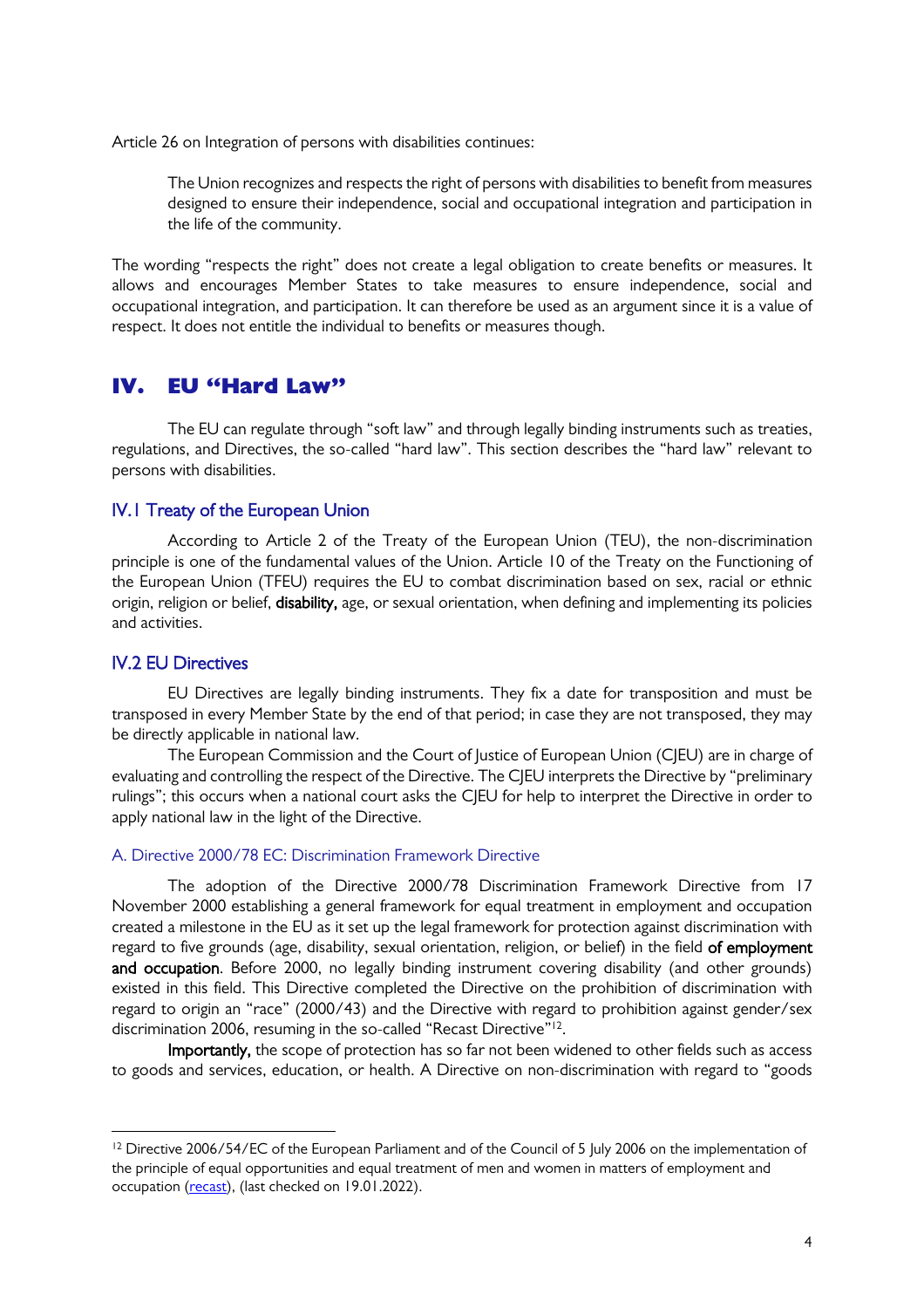and services" (a "horizontal Directive"), such as the 2004/113<sup>13</sup> with regard to sex discrimination was planned in the last decade but never adopted.

The accessibility act, the second important Directive regarding "disability" was adopted in 2019. However, it does not mention the term "discrimination".

Article 2 of Directive [2000/78/EC](https://eur-lex.europa.eu/legal-content/EN/TXT/HTML/?uri=CELEX:32000L0078&from=EN) of 27 November 2000 establishing a general framework for equal treatment in employment and occupation states:

The employer or any person or organization to whom this Directive applies, is obliged, under national legislation, to take *appropriate measures* in line with the principles contained in Article 5 in order to *eliminate disadvantages* entailed by such provision, criterion or practice.<sup>14</sup>

This means that there is an

- Obligation for the Member State to create legal obligation for employers to eliminate existing disadvantages in rules or practices;
- Obligation for Member States to detect disadvantages for example by making risks analysis, audits, polls, creating data with respect to disability; and
- The employer is obliged eliminate existing disadvantages in his/her business.

The Directive 2000/78 states further in the introduction (20):

Appropriate measures should be provided, i.e., effective and practical measures to adapt the workplace to the disability, for example adapting premises and equipment, patterns of working time, the distribution of tasks or the provision of training or integration resources.

Article 5 of the Directive 2000/78 foresees reasonable accommodation for persons with disabilities

(i)n order to guarantee compliance with the principle of equal treatment in relation to persons with disabilities, reasonable accommodation shall be provided. This means that employers shall take appropriate measures, where needed in a particular case, to enable a person with a disability to have access to, participate in, or advance in employment, or to undergo training, unless such measures would impose a disproportionate burden on the employer. This burden shall not be disproportionate when it is sufficiently remedied by measures existing within the framework of the disability policy of the Member State concerned.

Other key elements of the Directive are:

- the obligation for Member States to create a legal framework prohibiting direct and indirect discrimination, and harassment linked to disability;
- the obligation to create reasonable accommodation (Article 5) for persons with disabilities;
- the obligation for employers to take appropriate measures in order to eliminate disadvantages entailed by such provision, criterion or practice;
- the obligation to Member States to provide for effective, proportionate and dissuasive sanctions in case of breaches of the obligations under this Directive;
- a shift of the burden of proof with regard to discrimination and disability; and
- the possibility (but not obligation) to set up positive action.

<sup>&</sup>lt;sup>13</sup> Council Directive [2004/113/EC](https://eur-lex.europa.eu/legal-content/EN/TXT/HTML/?uri=CELEX:32004L0113&from=FR) of 13 December 2004 implementing the principle of equal treatment between men and women in the access to and supply of goods and services (last checked on 19.01.2022).

<sup>&</sup>lt;sup>14</sup> Council Directive [2000/78/EC](https://eur-lex.europa.eu/legal-content/EN/TXT/HTML/?uri=CELEX:32000L0078&from=EN) of 27 November 2000 establishing a general framework for equal treatment in employment and occupation (last checked on 19.01.2022).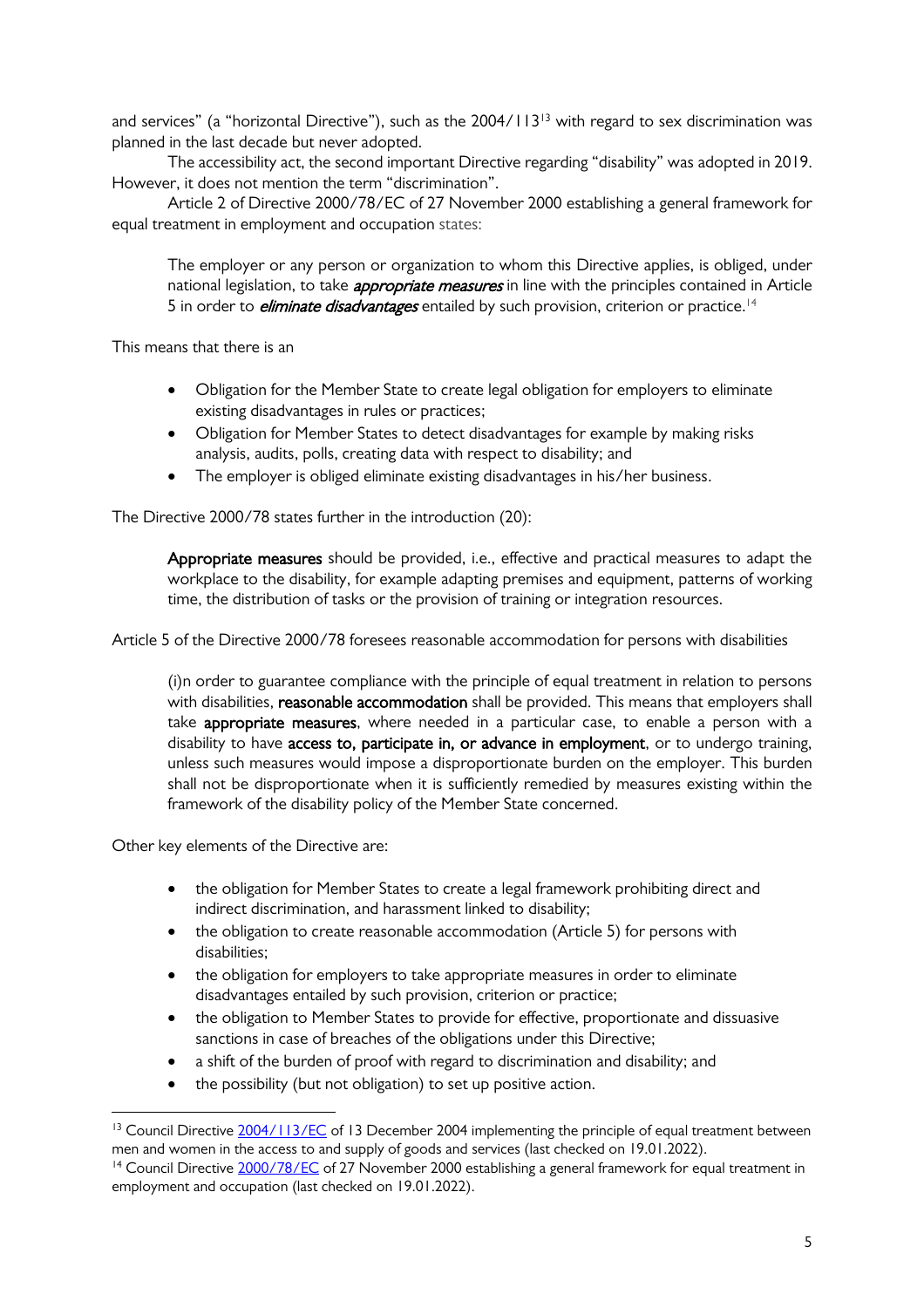#### <span id="page-7-0"></span>B. Recommendation on employment

In line with positive actions, there is also 86/379/EEC Council Recommendation of 24 July 1986 on the employment of people with disabilities in the Community. <sup>15</sup> A recommendation does not have binding force for Member States but gives concrete examples for the integration of persons with disabilities in employment. This recommendation can be useful in order to claim revisions of laws, "regulations and administrative provisions to ensure that they are not contrary to the principle of fair opportunity for people with disabilities".

#### <span id="page-7-1"></span>C. The European Accessibility Act / Directive 2019/882

Directive 2019/882 aims to improve trade between members of the [EU](https://en.wikipedia.org/wiki/EU) fo[r accessible](https://en.wikipedia.org/wiki/Accessibility) products and services by removing country specific rules.<sup>16</sup> Businesses benefit from having a common set of rules within the EU, which should facilitate easier cross-border trade. It should also allow a greater market for companies providing accessible products and services. [Persons with disabilities](https://en.wikipedia.org/wiki/Persons_with_disabilities) and [elderly people](https://en.wikipedia.org/wiki/Elderly_people) will benefit from having more accessible products and services in the market.

The laws, regulations and administrative provisions necessary to comply with this Directive have to be adopted and published by the [Member States](https://en.wikipedia.org/wiki/Member_state_of_the_European_Union) by 28 June 2022. Three years later, in 2025, the requirements of the European accessibility act must already have been implemented.

The requirements and obligations of this Directive do not apply to microenterprises providing services within the scope of this Directive, whereby "microenterprise" means an enterprise which employs fewer than 10 persons and which has an annual turnover not exceeding €2 million or an annual balance sheet total not exceeding €2 million.

The Directive binds manufacturers and providers to the following types of services and products to adhere to accessible design:

- E-Commerce services and related platforms
- Computers and operating systems, Smartphones and devices that are predominantly used for electronic communication
- Banking services, Service terminals and Automated Teller Machines (ATM)
- Emergency Numbers
- Access to audiovisual media, but not audiovisual media itself this is subject of an own EU Directive [\(EU Directive](https://eur-lex.europa.eu/legal-content/EN/TXT/?uri=celex%3A32018L1808) 2018/1808).
- Services and products of the transportation sector related to air, bus, rail, and waterborne passenger transport
- E-Books

#### <span id="page-7-2"></span>D. The European Web Accessibility Directive 2016/2102

Directive 2016/2102 aims to improve the accessibility of websites and mobile applications of public sector bodies.<sup>17</sup> Article 4 states that Member States shall ensure that public sector bodies "take the necessary measures to make their websites and mobile applications" more accessible by making them "perceivable, operable, understandable, and robust".

#### <span id="page-7-3"></span>IV.3. Examples of Case Law of the European Court of Justice with regard to Disability

In this sub-section, three different cases of the European Court of Justice (CJEU) related to persons with disabilities will be described, which could have an impact on persons with disabilities in

<sup>&</sup>lt;sup>15</sup> Council Recommendation of 24 July 1986 [on the employment of disabled people](https://eur-lex.europa.eu/legal-content/EN/TXT/HTML/?uri=CELEX:31986H0379&from=EN) in the Community (last checked on 19.01.2022).

<sup>&</sup>lt;sup>16</sup> Directive (EU) [2019/882](https://eur-lex.europa.eu/legal-content/EN/TXT/HTML/?uri=CELEX:32019L0882&from=EN) of the European Parliament and of the council of 17 April 2019 on the accessibility requirements for products and services (last checked on 19.01.2022).

<sup>&</sup>lt;sup>17</sup> Directive (EU) [2016/2102](https://eur-lex.europa.eu/legal-content/EN/TXT/HTML/?uri=CELEX:32016L2102&qid=1634813905827&from=en) of the European Parliament and of the Council of 26 October 2016 on the

accessibility of the websites and mobile applications of public sector bodies (last checked on 19.01.2022).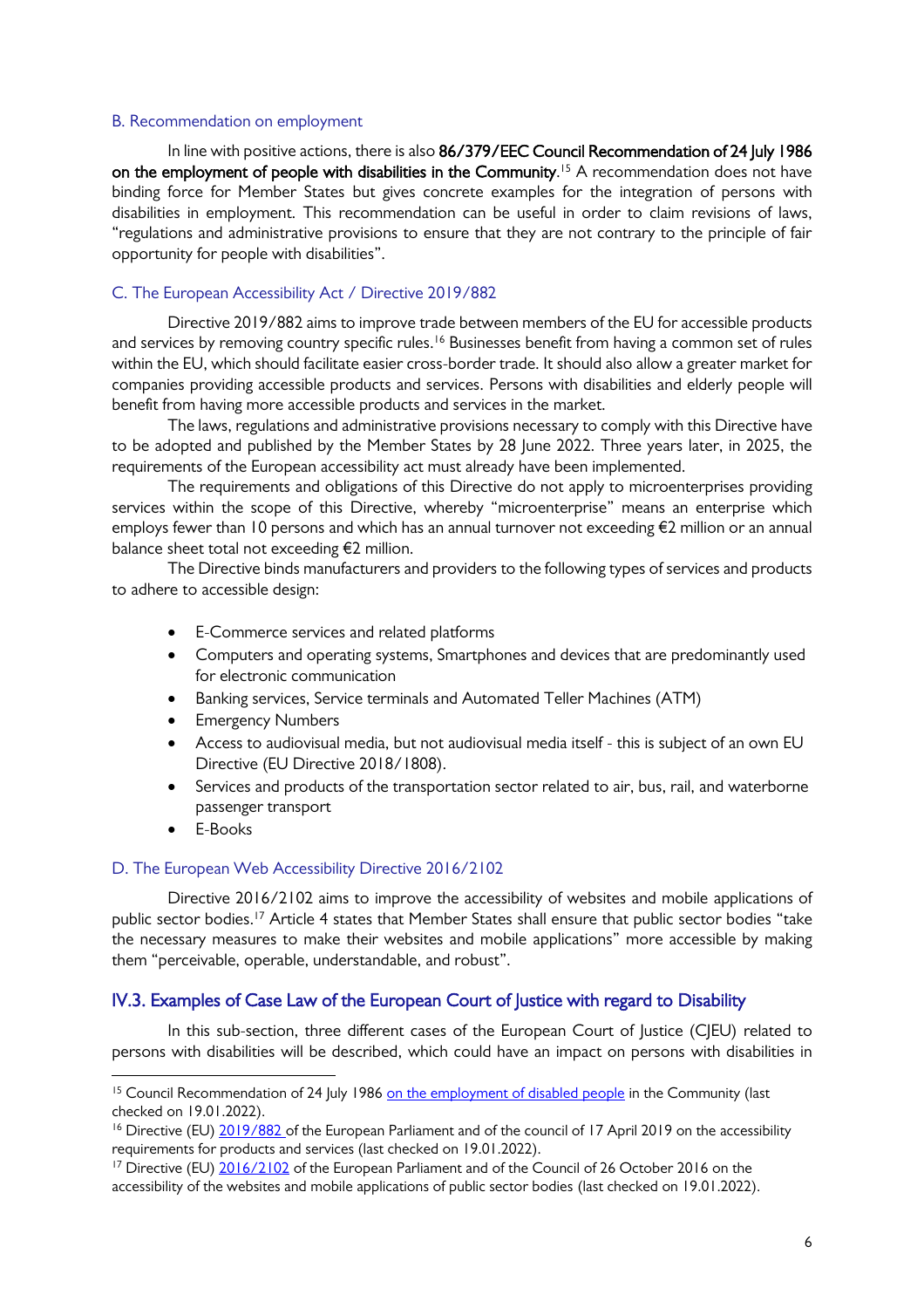Kosovo. The focus will be laid on Case C-303/06 Coleman v Attridge Law (2008) ECR I5603 and Case C-13/05 Chacón Navas v Eurest Colectividades SA (2006) ECR I-6467(Grand Chamber).

<span id="page-8-0"></span>A. "Colman Case 2008": Direct Discrimination of a Worker with Association to Her Child with **Disabilities** 

Main facts: In this case, a mother claimed that she was treated unfavourably at work because her son had a disability. Her son's disability led her to be late to work on occasion and to request leave to be scheduled<br>according to her son's needs. The to her son's needs. complainant's requests were refused, and she was threatened with dismissal, as well as receiving abusive comments relating to her child's condition.

Legal reasoning: The CJEU considered her colleagues in similar posts and with children as comparators, finding that they were granted flexibility when requested. It also accepted that this amounted to discrimination and harassment on the grounds of the disability of her child.

For the first time, the CJEU recognised the concept of "discrimination by association"

The "Colman Case 2008" holds relevance to Kosovo as it strengthens the legal protection against discrimination and harassment and recognises the vulnerability of women and men with responsibilities for persons with disabilities (children, relatives, or parents) in the workplace and other sectors of life.

of Miss Coleman in association to the child with disabilities. The CJEU has therefore given a broad interpretation of the scope of the "protected ground". It can include "discrimination by association", where the victim of the discrimination is not themselves the person with the protected characteristic. It can also involve the particular ground being interpreted in an abstract manner. This makes it imperative that practitioners embark on detailed analysis of the reasoning behind the less favourable treatment, looking for evidence that the protected ground is causative of such treatment, whether directly or indirectly.

This concept has since been applied in Member States such as France and Poland. Therefore, it has served as a landmark case on discrimination and disability by association to a child.

This has significant gender implications, given that women often are caretakers of children with disabilities and thus may be more likely to be in a position to suffer discrimination by association. The case therefore holds relevance to Kosovo as it strengthens the legal protection against discrimination and harassment and recognises the vulnerability of women and men with responsibilities for persons with disabilities (children, relatives, or parents) in the workplace and other sectors of life.

#### <span id="page-8-1"></span>B. Chacón Navas Case (2006) and Ring v Dansk almennyttigt Boligselskab (2013) on the Definition of **Disability**

Main facts: An employee who had taken sick leave for eight months was dismissed. The CJEU does not indicate the nature of the illness. The employer acknowledged that the dismissal was "unlawful" under Spanish law and offered her compensation. However, the employee argued that the dismissal was "void" on account of unequal treatment and discrimination, which would mean she could claim to be reinstated in her post. The Spanish court said that, according to Spanish case law, this type of dismissal is unlawful rather than void, because in Spanish law sickness is not expressly referred to as a prohibited ground of discrimination. This would mean she could not claim reinstatement. However, the Spanish court pointed out the link between sickness and disability. It asked the CJEU whether "sickness" is included in the Directive, either as "disability" or as a separate ground.

Legal reasoning of the CJEU: In the Chacón Navas case, the CJEU interpreted the concept of disability under Directive 2000/78/EC similar to a medical model of disability. However, the EU became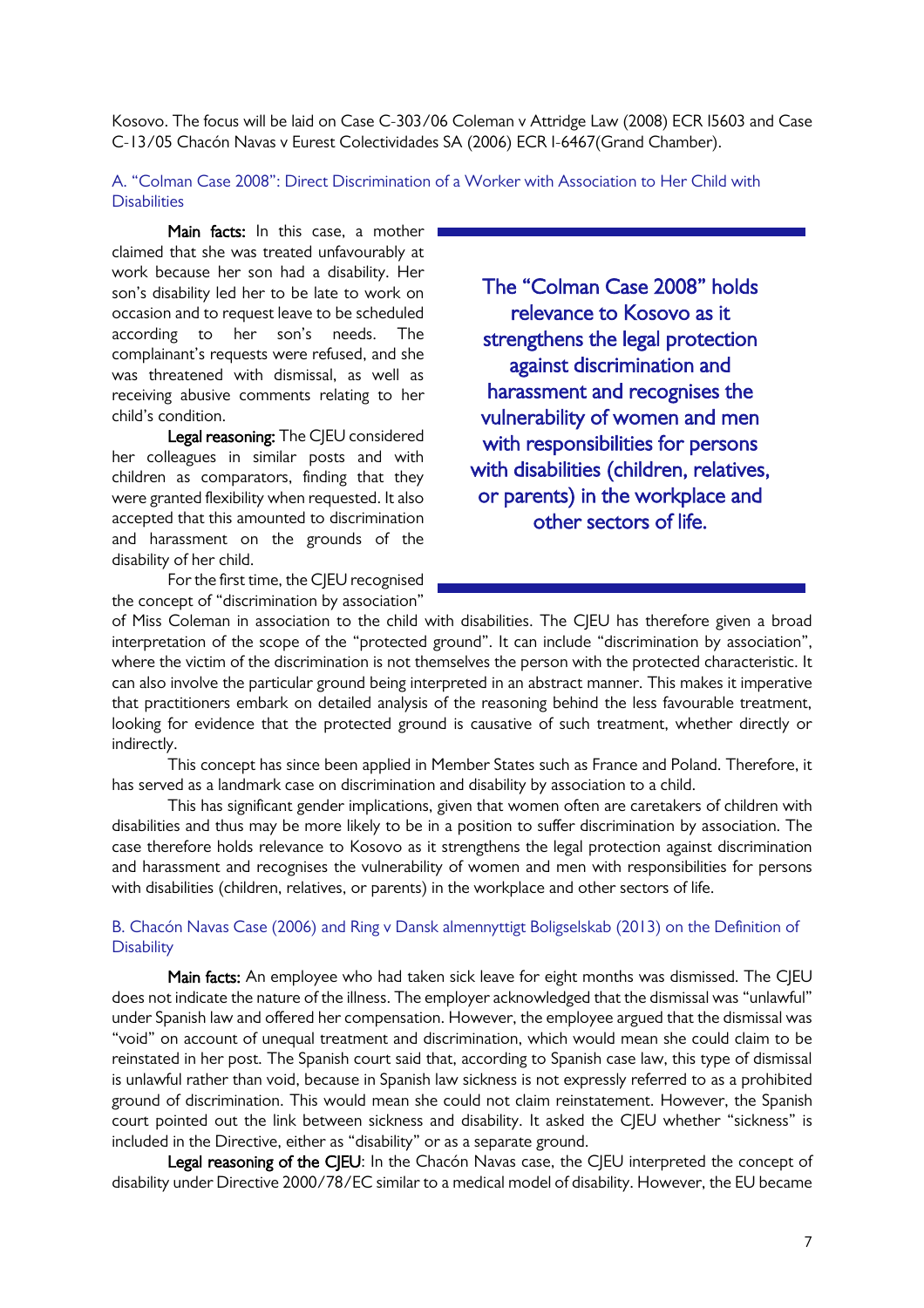party to the Convention on the Rights of Persons with Disabilities (CRPD), which is now a reference point for interpreting EU law relating to discrimination on the grounds of disability. The CJEU stated that "Directive 2000/78 must, as far as possible, be interpreted in a manner consistent with that Convention."

Consequently, the CJEU refers to the definition of disability as provided in the CRPD, which reflects the *social model of disability*. According to Article 1 of the CRPD: "Persons with disabilities include those who have long-term physical, mental, intellectual or sensory impairments which in interaction with various barriers may hinder their full and effective participation in society on an equal basis with others." According to Article 2 (3) of the CRPD, discrimination on the grounds of disability means "any distinction, exclusion or restriction on the basis of disability, which has the purpose or effect of impairing or nullifying the recognition, enjoyment or exercise, on an equal basis with others, of all human rights and fundamental freedoms in the political, economic, social, cultural, civil or any other field".

Notably, in the decision (Ring v Dansk almennyttigt Boligselskab<sup>18</sup>) in 2013, the CJEU modified the definition of disability to take greater account of the social model of disability. This model recognises the barriers caused by the environment and people's attitudes to disability. The court also said the aim of the reasonable adjustment duly was to remove barriers that hinder "full and effective participation" by people with disabilities. The court emphasised the importance of the UN disability convention (CRPD) and used it when interpreting the Directive.

#### <span id="page-9-0"></span>C. Enver Şahin v Turkey (2018): Human Rights Court Decision, Confirming Obligation to Make Reasonable Adjustments

Main facts: In 2005, a first-year mechanics student at the technical faculty of a Turkish university had an accident. This accident left the student's lower limbs paralysed. The student suspended his studies until he recovered. The student later requested the faculty to adapt the university premises so he could resume his studies in the 2007-2008 academic year. The faculty said the work could not be carried out, at least in the short term. The authorities offered the student an assistant. However, the student (and later claimant) said this illustrated their ignorance of his personal situation and the implications of that situation. The claimant said it would be degrading for him to be placed in a situation of dependence on a third person because of his disability. For example, the constant presence and assistance of a third person would invade his privacy. Also being carried upstairs by another individual comprised a definite risk of his falling. The situation improved in 2010 when the faculty was closed and replaced by a new faculty of technology in buildings which (reportedly) were disability accessible. However, the claimant argued there was unlawful discrimination contrary to Article 14 for the three academic years up to 2010.

The legal reasoning of the European Court of Human Rights (ECtHR), which is not an EU institution, stated that in applying Article 2 of Protocol No. 1 (education), the Convention should so far as possible be interpreted in harmony with other rules of international law of which it forms part, including the UN CRPD (paragraph 53 of the judgment). The court summarised some of its previous judgments on the meaning of "discrimination under" Article 14 (paragraph 54). The ECtHR further stated that in applying Article 14, it must have regard to the changing conditions of international and European law and respond to any emerging consensus as to the standards to be achieved. The ECtHR noted the importance of the fundamental principles of universality and non-discrimination in the exercise of the right to education and emphasised that international instruments "have recognized inclusive education as the most appropriate means of guaranteeing [those] fundamental principles, as such education is geared to promoting equal opportunities for all, including persons with disabilities" (Çam v Turkey § 64, and the references therein). Inclusive education "indubitably forms part of the States' international responsibility" (paragraph 55).

<sup>&</sup>lt;sup>18</sup> In Joined [Cases](https://eur-lex.europa.eu/legal-content/EN/TXT/HTML/?uri=CELEX:62011CJ0335&from=EN) C-335/11 and C-337/11, REQUESTS for a preliminary ruling under Article 267 TFEU from the Søog Handelsret (Denmark), made by decisions of 29 June 2011, received at the Court on 1 July 2011, in the proceedings HK Danmark, acting on behalf of Jette Ring (last checked on 19.01.2022).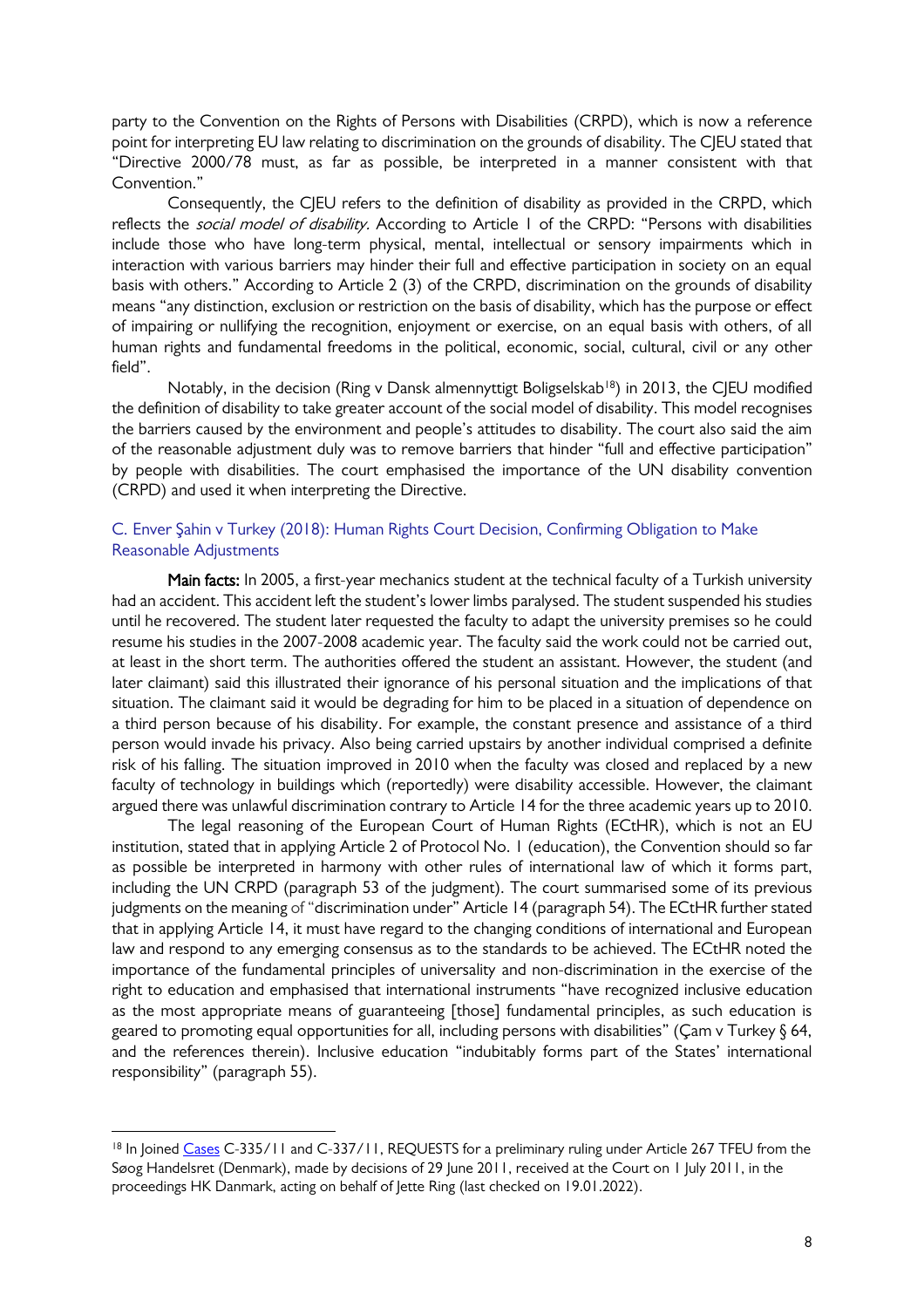## <span id="page-10-0"></span>**V. The European Disability Strategy 2021-2030**

The European Commission adopted in March 2021 the Strategy for the rights of persons with disabilities 2021-2030. <sup>19</sup> This Strategy builds on the results of the previous European Disability Strategy 2010-2020, which paved the way to a barrier-free Europe and to empower persons with disabilities so they can enjoy their rights and participate fully in society and economy. Despite the [progress made in](https://ec.europa.eu/social/main.jsp?langId=en&catId=1484&furtherNews=yes&newsId=9835)  [the past decade,](https://ec.europa.eu/social/main.jsp?langId=en&catId=1484&furtherNews=yes&newsId=9835) persons with disabilities still face considerable barriers and have a higher risk of poverty and social exclusion, it states.

The objectives of this Strategy are to "progress towards ensuring that all persons with disabilities in Europe, regardless of their sex, racial or ethnic origin, religion or belief, age or sexual orientation":

- enjoy their human rights,
- have equal opportunities, equal access to participate in society and economy,
- are able to decide where, how and with whom they live,
- move freely in the EU regardless of their support needs,
- and no longer experience discrimination.

This new Strategy "takes account of the diversity of disability comprising long-term physical, mental, intellectual, or sensory impairments (in line with Article 1 of the United Nations Convention on the Rights of Persons with Disabilities), which are often invisible".

The Strategy addresses the risks of multiple disadvantages faced by women, children, older persons, refugees with disabilities, and those with socioeconomic difficulties. By doing so it promotes an intersectional perspective in line with the United Nations 2030 Agenda for Sustainable Development and Sustainable Development Goals (SDGs). As stated within the Strategy:

The new strategy therefore contains an ambitious set of actions and flagship initiatives in various domains and has numerous priorities, such as

- accessibility: being able to move and reside freely but also to participate in the democratic process
- having a decent quality of life and to live independently as it focuses notably on the deinstitutionalisation process, social protection and non-discrimination at work
- equal participation as it aims to effectively protect persons with disabilities from any form of discrimination and violence, to ensure equal opportunities in and access to justice, education, culture, sport and tourism, but also equal access to all health services
- the role of the EU to lead by example
- the EU's intention to deliver on that strategy
- promoting the rights of persons with disabilities globally

The European Commission will support Member States in shaping their national strategies and action plans to further implement the UN CRPD and EU legislation in the field. The European Commission calls on Member States to contribute to this new and reinforced Strategy as the framework for EU actions and for the implementation of the United Nations Convention on the Rights of Persons with Disabilities.<sup>20</sup>

<sup>19</sup> [Strategy for the Rights of Persons with Disabilities](https://ec.europa.eu/social/main.jsp?catId=1484) 2021-2030 (last checked on 19.01.2022).

 $20$  Ibid.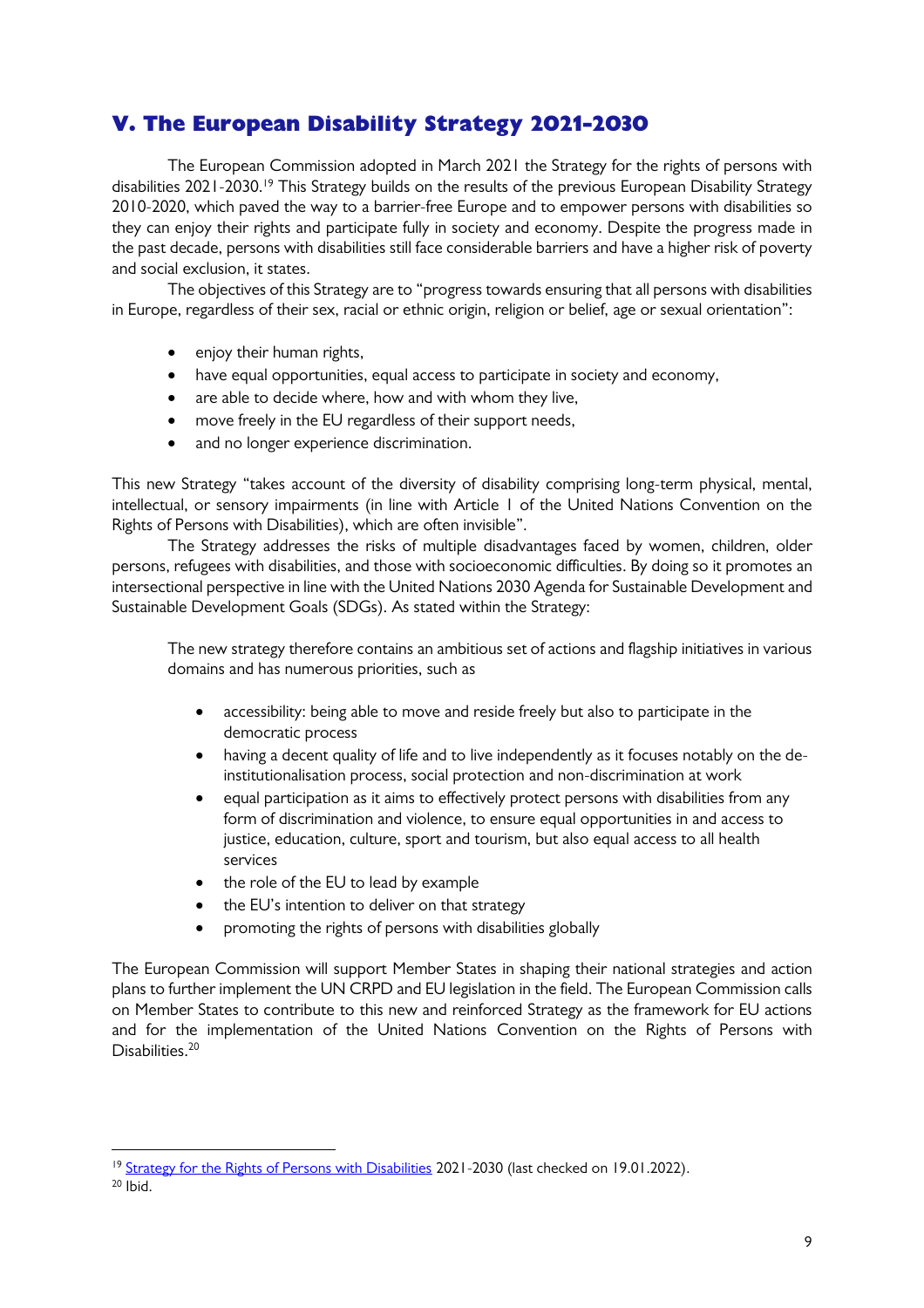Kosovo is not yet an EU Member State. However, it is a partner country which falls under the EU GAP III by the European Parliament and the Council. GAP III provides a policy framework for the EU and one of the three guiding principles is "addressing intersectionality of gender with other forms of discrimination". <sup>21</sup> GAP III states that "(t)he rights of women with disabilities should be at the core of the future strategy on the rights of persons with disabilities for the coming years (2021-2030)."

Kosovo falls under the EU GAP III by the European Parliament and the Council, which has the guiding principle of "addressing intersectionality of gender with other forms of discrimination".

## <span id="page-11-0"></span>**VI. International Law Instrument: the UN Convention on the Rights of Persons with Disabilities (CRPD)**

The very innovative and modern UN Convention on the Rights of Persons with Disabilities (CRPD) is the first international, legally binding instrument setting minimum standards for rights of people with disabilities, $^{22}$  and the first human rights convention to which the EU has become a party.

According to Article 216 (2) of the TFEU, international agreements concluded by the EU are binding to the Union and the Member States and are an integral part of Union law. As the EU is party to the CRPD, when applying EU law, EU institutions and Member States must comply with the Convention. In addition, individual Member States have acceded to the CRPD, which imposes obligations upon them directly. The CRPD thus has become a reference point for interpreting both EU and ECtHR law relating to discrimination on the basis of disability.

In 2013 the aforementioned case of Ring v Dansk almennyttigt Boligselskab, the CJEU applied the definition in accordance with the concept of "disability" used in the UN CRPD. The CJEU stated that "Directive 2000/78 must, as far as possible, be interpreted in a manner consistent with the Convention.

The UN CRPD gives a very broad and environment-related definition of disability, whereas the other legal instruments mostly abstain from defining the term disability or have a more medical approach. The UN CRPD recognises that disability is "an evolving concept and that disability results from the

Disability is the effect of the interaction between an individual's impairment and the barriers society creates, and not simply a medical condition, according to the CRPD.

interaction between persons with impairments and attitudinal and environmental barriers that hinders their full and effective participation in society on an equal basis with others". It is very important to stress that this definition places the person in the centre and describes his/her limitation as a result from "interaction between persons with impairments and attitudinal and environmental barriers". It gives therefore a very dynamic and evolutionary definition; one has not a disability for lifetime, but only with regard to existing barriers. It

therefore marks a paradigm shift from an understanding of disability as a medical condition to one that sees disability as the effect of the interaction between an individual's impairment and the barriers society creates.

<sup>&</sup>lt;sup>21</sup> Joint Communication to the European Parliament and the Council EU [Gender Action Plan](https://ec.europa.eu/international-partnerships/system/files/join_2020_17_en_final.pdf) (GAP) III – an ambitious agenda for gender equality and women's empowerment in EU external action (last checked on 03.06.2022).

<sup>&</sup>lt;sup>22</sup> United Nations [Convention on the Rights of Persons with Disabilities](https://www.ohchr.org/en/hrbodies/crpd/pages/conventionrightspersonswithdisabilities.aspx) (last checked on 19.01.2022).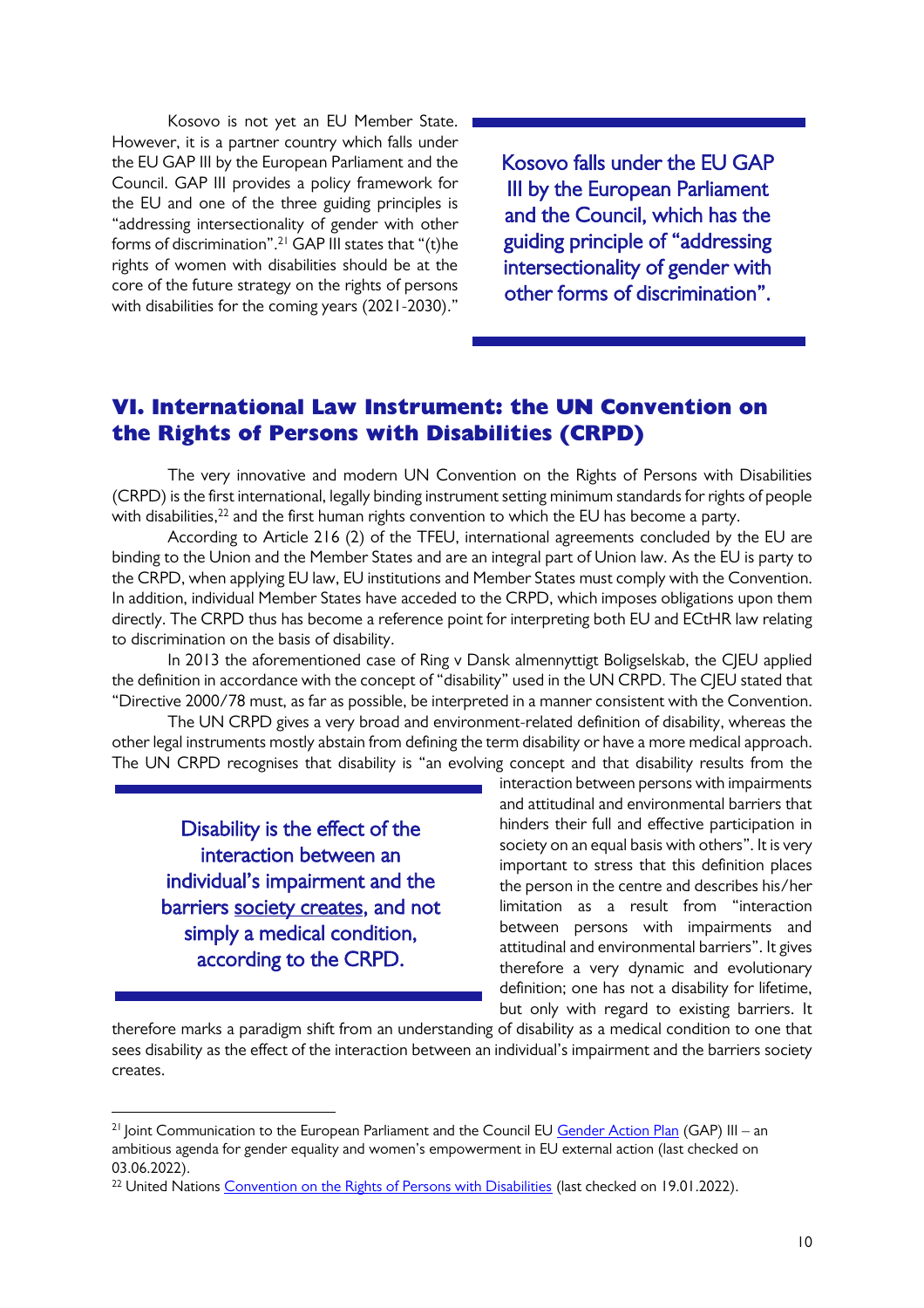States that are parties to the Convention are obliged to bring their legal frameworks in line with the CRPD's core concepts determination, equality, nondiscrimination, participation, inclusion, and accessibility. In the EU, 22 Member States have ratified the Optional Protocol to the CRPD. <sup>23</sup> This protocol gives the Committee on the rights of persons with disabilities (CRPD Committee) competence to<br>examine "individual "individual complaints of alleged violations of the convention by States that are parties" to the protocol.<sup>24</sup>

The EU itself became a member of the CRPD in 2007, and the Convention on the rights of persons with disabilities entered into force on 23 December 2010. In 2018, the EU Fundamental



Rights Agency (FRA) addressed a state of change in the EU with regard to the UN CRPD, as shown in the infographic.

FRA delivers some key facts regarding the CRPD. <sup>25</sup> The UN CRPD has several key elements with regard to international human rights:

- Even though it does not create new rights, it reaffirms and codifies the existing human rights of persons with disabilities;
- It is the first UN human rights treaty that provides for a comprehensive national-level implementation monitoring framework and recognizes human rights as universal and inalienable;
- It provides a legal basis for including a disability perspective in all international cooperation initiatives.

The UN CRPD is underpinned by eight fundamental principles spelled out in UN CRPD Article 3 and interwoven throughout the letter and the spirit of the Convention:

- 1. Respect for inherent dignity, individual autonomy including the freedom to make one's own choices, and independence of persons
- 2. Non-discrimination

<sup>&</sup>lt;sup>23</sup> Chapter IV, Human Rights, 15. [A Optional Protocol](https://treaties.un.org/Pages/ViewDetails.aspx?src=IND&mtdsg_no=IV-15-a&chapter=4&clang=_en) to the Convention on the Rights of Persons with Disabilities, New York, 13 December 2006 (last checked on 19.01.2022).

<sup>&</sup>lt;sup>24</sup> CRPD [Committee](https://www.ohchr.org/en/hrbodies/crpd/pages/crpdindex.aspx) on the Rights of Persons with Disabilities (last checked on 19.01.2022).

<sup>&</sup>lt;sup>25</sup> [FRA](https://fra.europa.eu/sites/default/files/fra-2015-focus-05-2015-crpd_en.pdf), "Implementing the United Nations Convention on the Rights of Persons with Disabilities (CRPD) An overview of legal reforms in EU Member States" (last checked on 19.01.2022).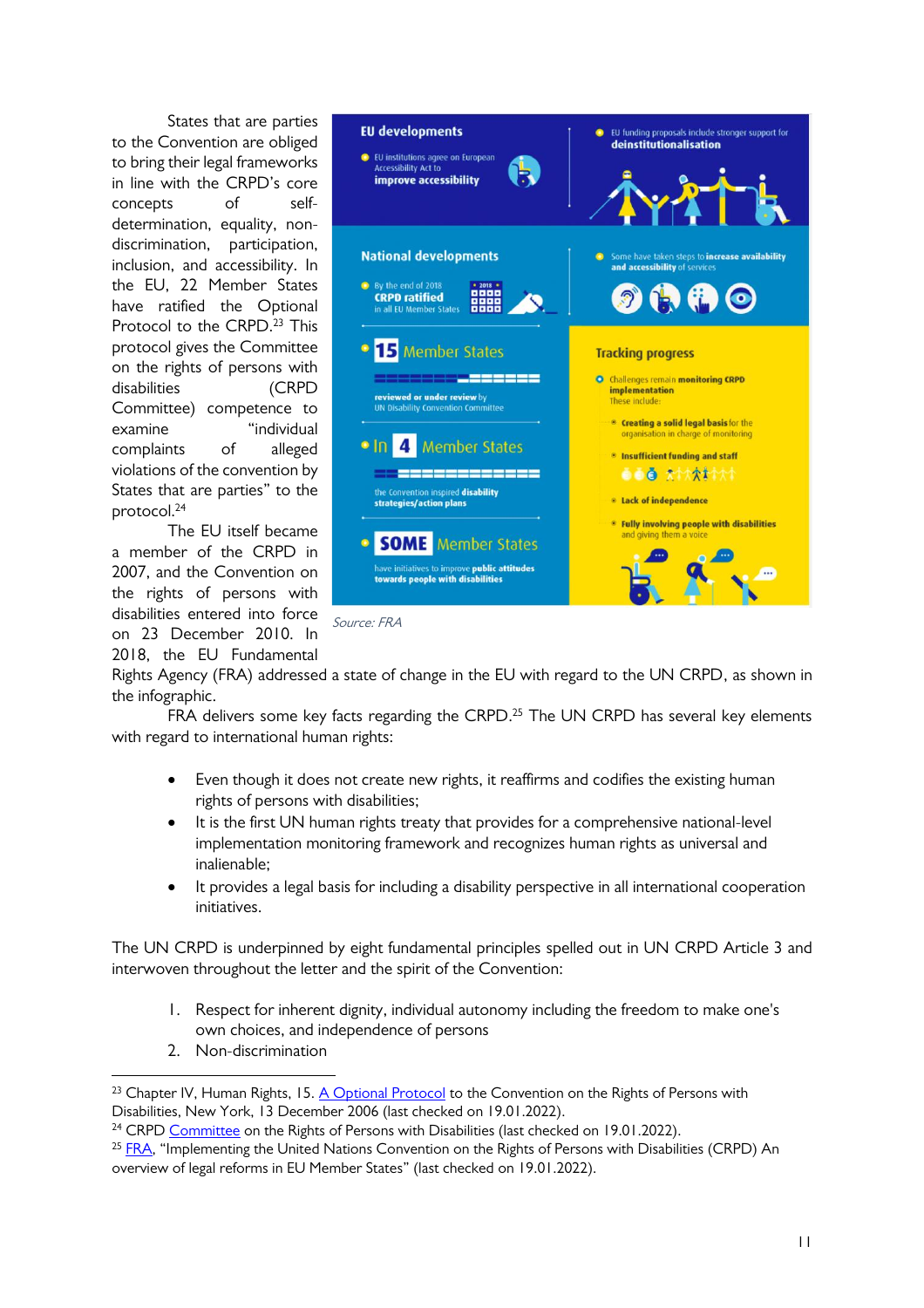- 3. Full and effective participation and inclusion in society
- 4. Respect for difference and acceptance of persons with disabilities as part of human diversity and humanity
- 5. Equality of opportunity
- 6. Accessibility
- 7. Equality between men and women
- 8. Respect for the evolving capacities of children with disabilities and respect for the right of children with disabilities to preserve their identities.

Kosovo has not yet included the CRPD in the list of eight (8) directly applicable International Agreements enlisted under Article 22 of the Constitution of the Republic of Kosovo.

## <span id="page-13-0"></span>**VII. The Legal Framework in Kosovo regarding Rights for Persons with Disabilities from a Gender Perspective**

In Kosovo, the legal framework and strategic documents with regard to employment of persons with disabilities have been aligned with international documents, such as the cited UN CRPD from 2006 and the EU Charter on Fundamental Rights from 2000, and EU directives, even though the official ratification of the UN CRPD has been postponed until Kosovo is granted full membership in the UN. This section analyses Kosovo's legal framework regarding the rights of persons with disabilities from a gender perspective.

### <span id="page-13-1"></span>VII.1. Kosovo's Legal Framework

Kosovo's legal framework specific to disability includes:

- 1. The Law on Disability Pensions No° 2003/23, <sup>26</sup> which assures social protection and receipt of social benefits for persons with disabilities; this includes pensions for people who are unable to work on grounds of disability and benefits to cover their transportation costs.
- 2. The Law on Material Support for Families of Children with permanent disabilities No° 03/L-22, <sup>27</sup> which brings material and financial support to families with children with disabilities.
- 3. The Law on Vocational Ability, Rehabilitation and Employment of Persons with Disabilities, No° 03/L-019 and Law No° 05/L-078 setting legal grounds of the implementation of public policy directed at the promotion of employment of persons with disabilities. This law includes in Article 5 the prohibition of discrimination in work with regard to disability and eleven other criteria, such as, for example sex, origin, or age. Article 12 of this law obliges employers with more than 50 employees to hire one person with disabilities in every 50 employees. Employers who do not comply with this obligation are obliged to pay monthly contributions of 1% of the minimal wage to the Kosovo budget.
- 4. The Law No. 04/L-092 For Blind Persons, <sup>28</sup> which regulates the legal status of blind persons in the Republic of Kosovo.
- 5. The Law on Amending and Supplementing the Law on the Status and the Rights of the Martyrs, Invalids, Veterans, Members of Kosovo Liberation Army, Sexual Violence Victims of the War, Civilian Victims, and their Families, which determines the status and rights of victims of sexual violence perpetrated during the war.

<sup>&</sup>lt;sup>26</sup> Law No. [2003/23](http://old.kuvendikosoves.org/common/docs/ligjet/2003_23_en.pdf) on disability pensions in Kosovo (last checked on 19.01.2022).

<sup>&</sup>lt;sup>27</sup> Law No. [03/L-022](https://mpms.rks-gov.net/en/wpdm-package/law-on-material-support-for-families-of-children-with-permanent-disability-pdf/?wpdmdl=1375&ind=TEFXIE9OIE1BVEVSSUFMIFNVUFBPUlQgRk9SIEZBTUlMSUVTIE9GIENISUxEUkVOIFdJVEggUEVSTUFORU5UIERJU0FCSUxJVFkucGRm) on material support for families of children with permanent disability (last checked on 19.01.2022).

<sup>&</sup>lt;sup>28</sup> Law No. 04/I-092 for blind persons (last checked on 19.01.2022).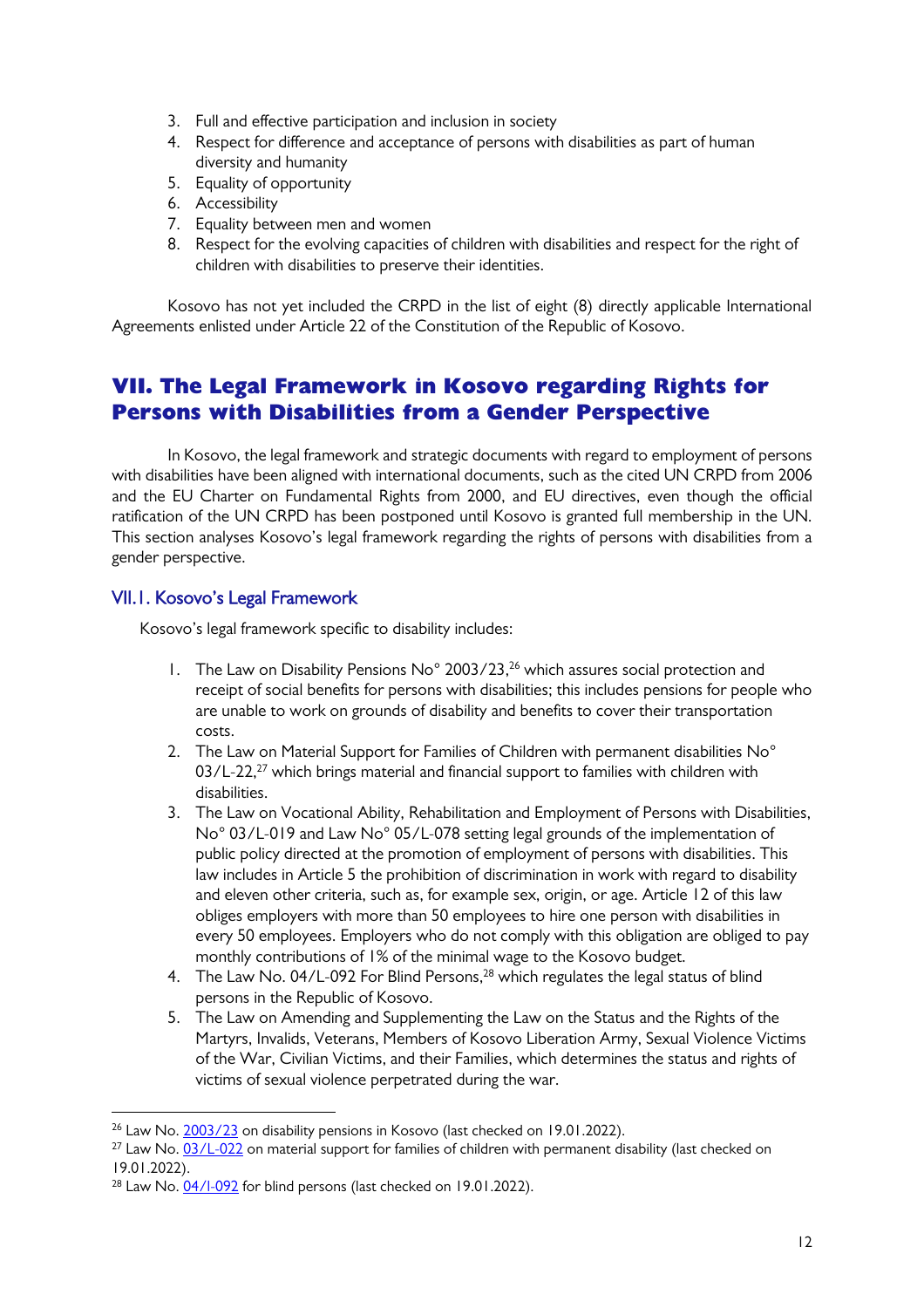#### <span id="page-14-0"></span>VII.2. Non-specific Law without Focus on Disability

This subsection describes laws not specifically focused on disability in Kosovo that have relevance for persons with disabilities.

First, the Law on the Protection against Discrimination of 2015 offers a general framework against discrimination in different areas of life (employment, housing, education, etc.) for a multitude of criteria.<sup>29</sup> Article 1 mentions disability among the criteria. Interestingly, the Law mentions the criteria "gender", "gender identity", and "sex". By doing so, the law goes beyond the EU directives and many other national laws. Also, it recognises in Article 1.7 the concepts of discrimination by association, based on case law of the ECEU with regard to disability. "Discrimination based on association" is defined as "discrimination on the grounds set out in Article 1 of this Law, targeting people who do not belong to a particular group but are third parties that are associated with those groups". Also, it prohibits multiple discrimination in Article 1.10 and defines it as follows: "Multiple discrimination occurs when discrimination is based on any combination of the grounds covered by this law. Multiple discrimination and multiple grounds shall be construed accordingly".

With regard to disability, the Law mentions as a form of unequal treatment in Article 1.8:

Failure of a reasonable adaptation/accommodation for persons with disabilities - in accordance with their specific needs, is deemed discrimination on the grounds set out in Article 1 of this Law, unless when is an undue burden on the person who is obliged to provide and this is not in contradiction with the legislation in force, by considering due to this purpose such factors as the use of available public resources, participation in social and public life and ensuring access to the workplace and suitable working conditions;

Thus, in several ways, Kosovo law goes beyond EU directives in the protections it offers persons with disabilities. The challenge lays in the practical application of the existing legal framework in Kosovo. In order to make the law become a strong instrument to bring human rights forward, case law, sanctions, and the concrete interpretation and application of the law are necessary. This requires trained advocates, a mobilised civil society, and persons who are willing and encouraged to enforce the law.

The Law on Health and Safety at Work applies to the public sector, private sector, public-private partnerships, and state administration and obliges employers to follow the principle of equal treatment for all employees when taking health and safety measures.<sup>30</sup> It also obliges employers to inform employees regarding measures taken for protecting health and safety at work for children, youth, pregnant women, breast-feeding women and persons with disabilities.

The Criminal Code of Kosovo outlines criminal acts related to labour rights, including: violating rights in labour relations (e.g., the protection of women, children, and people with disabilities), denying or restricting the right of persons to employment under equal conditions, violating the right to strike and violating and/or misusing social insurance rights.<sup>31</sup> In addition and with a broader scope of victims, the Criminal Procedure Code<sup>32</sup> has partially transposed the Victims' Rights Directive, which aims to "ensure that victims of crime receive appropriate information, support and protection and are able to participate in criminal proceedings".<sup>33</sup> The Directive seeks to "promote the principle of non-discrimination, the principle of equality between women and men, the rights of the child, the elderly and persons with disabilities, and the right to a fair trial".

<sup>32</sup> [Criminal Procedure Code.](https://gzk.rks-gov.net/ActDetail.aspx?ActID=286)

 $29$  Law No.  $05/1-021$  on the protection from discrimination (last checked on 19.01.2022).

<sup>&</sup>lt;sup>30</sup> Law No. [04/l-161](https://gzk.rks-gov.net/ActDetail.aspx?ActID=8689) on safety and health at work (last checked on 19.01.2022).

<sup>&</sup>lt;sup>31</sup> Code [No. 06/l-074](https://md.rks-gov.net/desk/inc/media/A5713395-507E-4538-BED6-2FA2510F3FCD.pdf) Criminal Code of the Republic of Kosovo (last checked on 19.01.2022).

<sup>&</sup>lt;sup>33</sup> Directive [2012/29/EU](https://eur-lex.europa.eu/legal-content/EN/TXT/?uri=CELEX%3A32012L0029) of the European Parliament and of the Council of 25 October 2012 establishing

minimum standards on the rights, support and protection of victims of crime, and replacing Council Framework Decision 2001/220/JHA (last checked on 03.06.2022).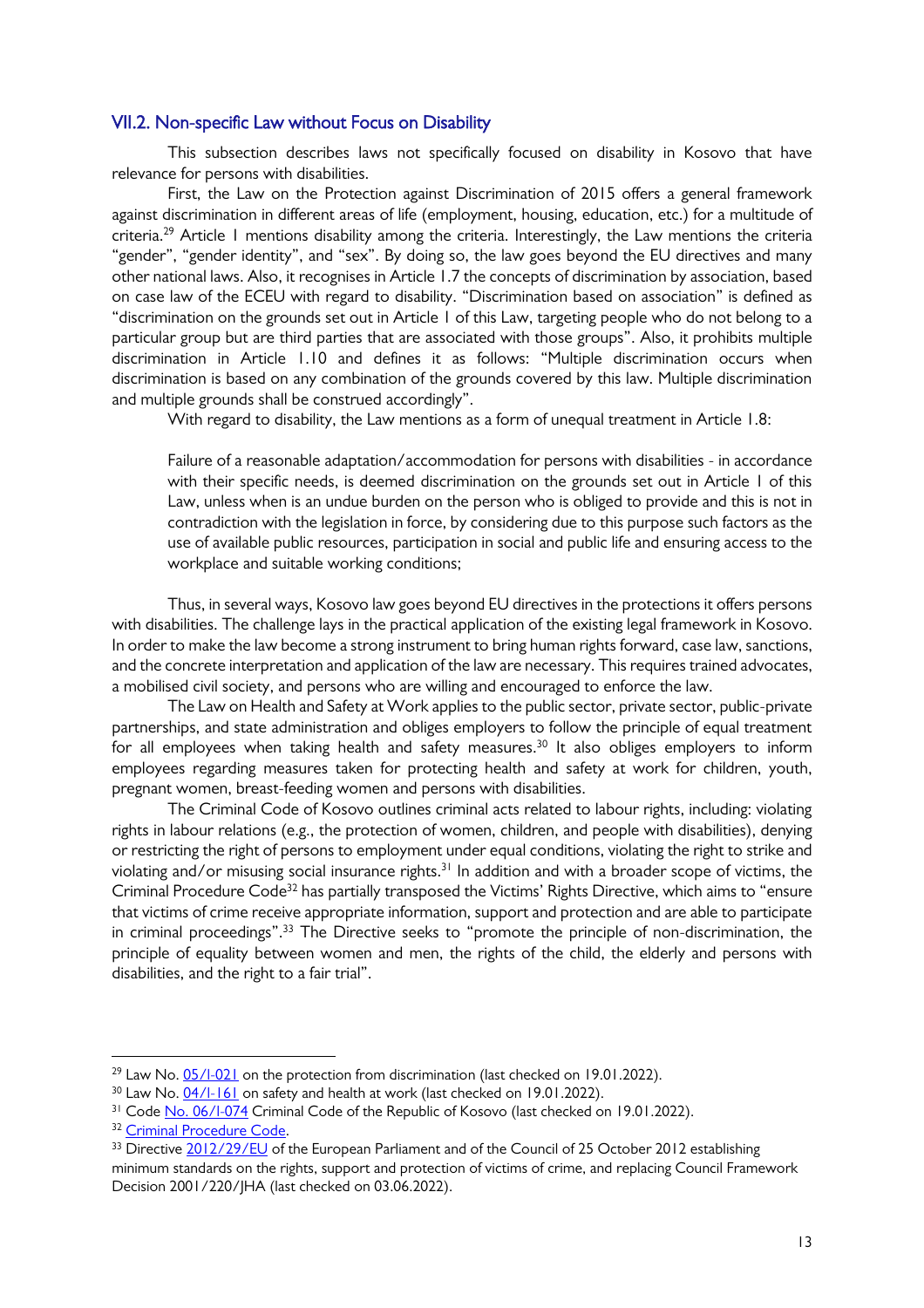#### <span id="page-15-0"></span>VII.3. Analysis of Kosovo Laws regarding Disability

Nevertheless, regarding the specific legislation with regard to disability, several shortcomings can be identified in Kosovo, as discussed in this subsection.

#### <span id="page-15-1"></span>A. Weak Definition of Disability and Attention to Intersectionality

Article 3 of the Labour Law (LL) defines disability as a result of "physical, sensory or mental impairment which inhibit him/her to participate in everyday activities". This limitation to three forms of disability, without further defining others, is insufficient. Depending on the interpretation, psychological disabilities, such as autism or down syndrome, might not be covered. <sup>34</sup> A wider definition that places the person in the centre of the definition with regard to his/her environment, as per the UN CRPD, would be preferable, such as:

Persons with disabilities include those who have long-term physical, mental, intellectual or sensory impairments which in interaction with various barriers may hinder their full and effective participation in society on an equal basis with others.

Also, the analysed specific national laws do not give any special attention to the intersectionality between gender and disability, even though Article 6 of the UN CRPD mentions the following obligations:

1. States Parties recognize that women and girls with disabilities are subject to multiple discrimination, and in this regard shall take measures to ensure the full and equal enjoyment by them of all human rights and fundamental freedoms.

2. States Parties shall take all appropriate measures to ensure the full development, advancement and empowerment of women, for the purpose of guaranteeing them the exercise and enjoyment of the human rights and fundamental freedoms set out in the present Convention.

The existing specific laws do not foresee any affirmative actions with regard to women and girls with disabilities.

#### <span id="page-15-2"></span>B. Insufficient Definition of Discrimination and Unclear Enforceability

The definition of "discrimination" in the current Labour Law (LL) does not include a clear definition of the legal concepts of "direct" and "indirect" discrimination, which would align the law with the provisions of the Law on Protection from Discrimination. However, Article 5 on Prohibition of all Forms of Discrimination, does state that "Direct or indirect discrimination of persons with disabilities is prohibited during employment, promotion and capacity building, if that job may be performed adequately by a person with disabilities."

The LL does not mention the concept of intersectionality or multiple discrimination between criteria such as sex, gender, and origin, and disability. Also, it does not detail the obligation for employers to establish reasonable accommodation regarding specific needs. Even though the wording of Article 5, paragraph 4 is very broad ("equal and effective support is guaranteed for persons with disabilities towards all kinds of discrimination in all situations"), it is unclear who gives support and how the person can make effective use of the law. The current LL does not reflect the affirmative measures on employee's obligations, deriving from the Law No. 03/L-019 on vocational ability, rehabilitation, and employment of people with disabilities, to employ persons with disabilities, adopted in 2009, although

<sup>34</sup> Sheeren, J., "Disabled Community Takes a Stand in Kosovo" in **[Balkan Insight](https://balkaninsight.com/2018/01/10/disabled-community-takes-a-stand-in-kosovo-01-09-2018/#:~:text=While%20Kosovo%20has%20adopted%20laws,Down%20syndrome%20as%20a%20disability)** on 10.01.2018 (last checked on 19.01.2022).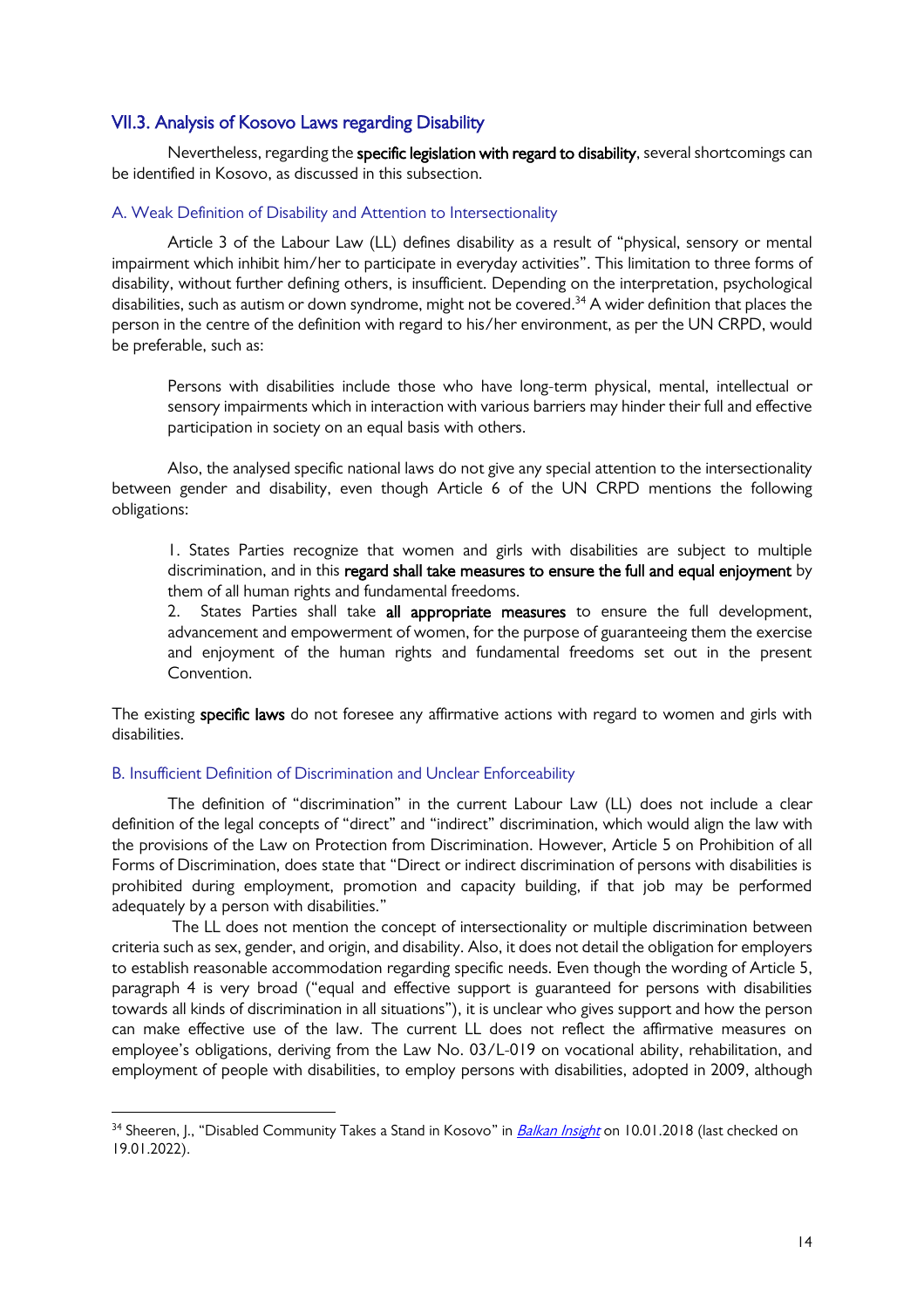the LL was adopted later, in 2010. The present drafting of new LL presents an opportunity for improvement and better legal alignment among these, currently not harmonised laws.

#### <span id="page-16-0"></span>C. Control Mechanism for National and International Obligations

A monitoring mechanism for the application of the law and the treatment of concrete demands and files of persons with disabilities facing discrimination in the working place is assigned to the Office of Good Governance (OGG) in the Office of the Prime Minister and the OP. In practice, the OP's recommendations are hardly ever taken into account from institutions. Further, the capacities of OGG are limited to fulfil its tasks. The collaboration between these two institutions with the Prosecution, courts, and police is not strong enough, especially related to persons with disabilities. In practice, one can observe a lack of implementation of affirmative measures, as well as of the aforementioned laws.

#### <span id="page-16-1"></span>D. Legal Quota in Employment Insufficient and Ineffective

Experts underline that the legal quota for the participation of persons with disabilities in workplaces is widely unknown among employers and not respected; financial fines seem too low to incite employers to take proactive measures to recruit persons with disabilities. <sup>35</sup> There are no monitoring

mechanisms to issue fines for private or public sector employers that fail to implement the Law No. 03/L-019 on vocational ability, rehabilitation, and employment of people with disabilities. Following the most recent amendments made to this Law, the Labour Inspectorate is officially responsible for monitoring its implementation related to the employment of persons with disabilities. However,

"What is worrying is that the public sector, the state itself, is violating the Law on Vocational Ability, Rehabilitation and Employment of people with disabilities by not employing them as per the quota required."

– Representative, Committee of Blind Women of Kosovo

no data exists as to whether the Labour Inspectorate has ever treated such cases. Statistics on employment rates, including of persons with disabilities (and disaggregated by gender), are not communicated, which also makes monitoring challenging. Sanctions, as elaborated, are not high enough to create commitment and motivate employers to take action.

Further, Employment Agencies reportedly rarely ever recommend or intermediate the employment of persons with disabilities.<sup>36</sup> There are no tailored capacity development programs, adapted to the capabilities and skills of persons with disabilities, which would make possible their preparation for the labour market. Poor quality data and statistics related to persons with disabilities, their needs, skills, and requirements further undermine evidence-based policymaking that could otherwise include more suitably tailored affirmative measures supporting their labour force participation.

#### <span id="page-16-2"></span>E. Lack of Implementation

Special laws, regulations, and campaigns related to the existing laws or monitoring mechanisms are missing in Kosovo. As the Regional Cooperation Council expressed in its paper, the social system in Kosovo is based on charities and social benefits coupled with a severe lack of more inclusive public policies and active labour market programmes.<sup>37</sup>

<sup>&</sup>lt;sup>35</sup> UNDP, Report on Labour Market Inclusion of persons with disabilities in Kosovo, September 2019, p. 23.

<sup>&</sup>lt;sup>36</sup> KWN discussions with CSOs supporting persons with disabilities, 2022.

<sup>&</sup>lt;sup>37</sup> Regional Cooperation Council, Peer review on the Employment of Persons with Disabilities in the Western Balkans, Policy Paper, 2018.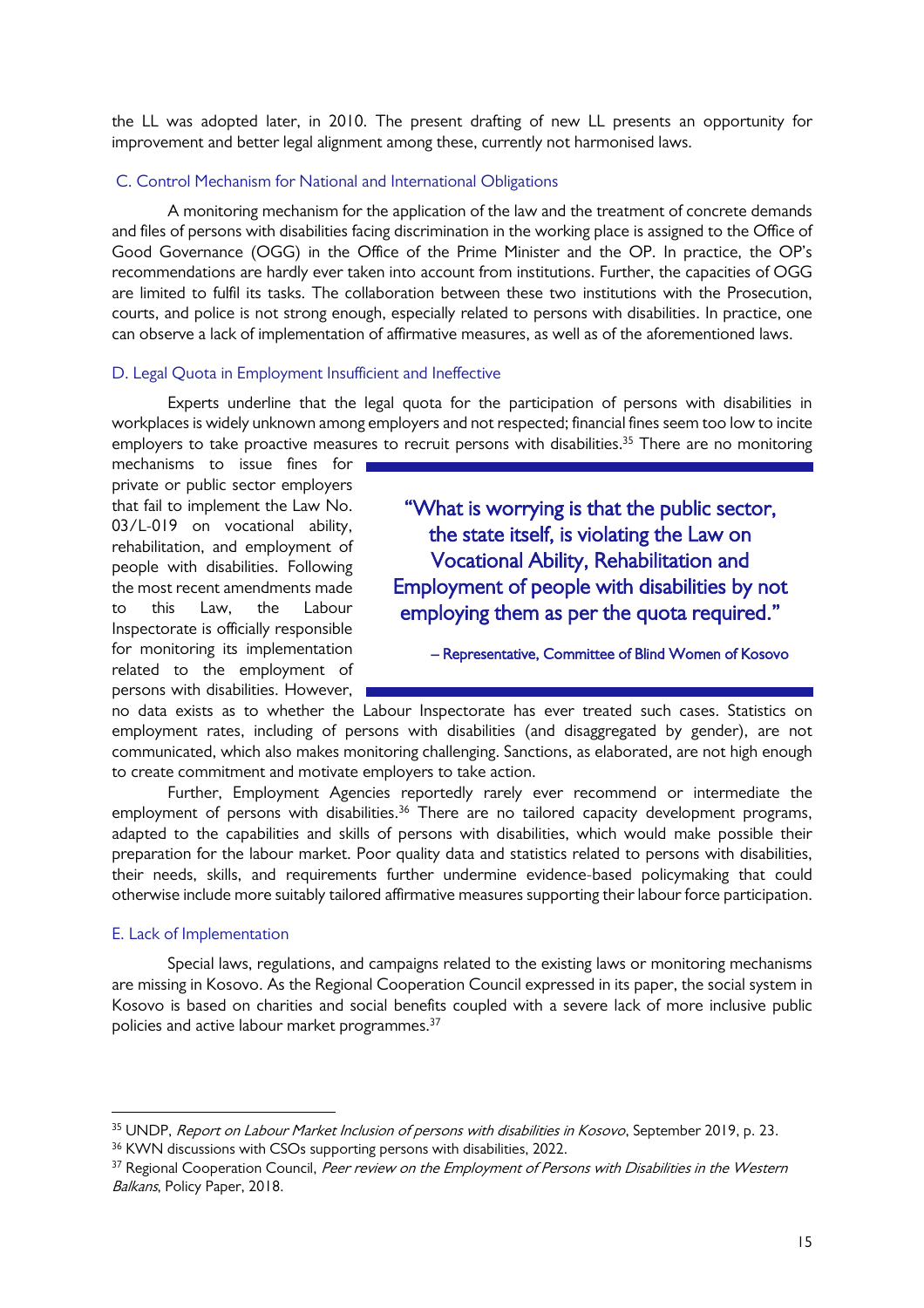#### <span id="page-17-0"></span>VII.4. Analysis regarding the Anti-Discrimination Law

The law on the Protection from Discrimination, adopted in 2015 is a "modern" antidiscrimination law which goes further in elaboration than many national laws in the EU regarding the grounds of discrimination (e.g., gender, gender identity, and social origin), the multiple forms of discrimination (multiple and association), and the obligation to establish reasonable accommodation in employment. It incorporates EU case law and legal doctrine.

Interestingly, "severe discrimination" is recognised as a very harmful form of discrimination. It is defined as:

discriminatory behavior that is motivated by more than one ground or which is committed more than once, or which has lasted for a long period of time or had harmful consequences especially for the victim, is considered severe form of discrimination.

It therefore applies to discrimination on more than one ground and recognises the specific harm of "intersectionality".

Article 7 of the law authorises and details "affirmative actions" and also incorporates binding case law as "guidelines".

### <span id="page-17-1"></span>**VIII. Recommendations**

In general, besides the theory of this comprehensive legal instrument, practical application seems to be missing in Kosovo since persons with disabilities and especially women with disabilities are underrepresented in the labour market, access to housing, or education. It is especially recommended:

- Increase inter-institutional cooperation to monitor and punish violations of rights of persons with disabilities, contributing to judicial practice and precedents to be used by corresponding monitoring authorities.
- Increase the capacities of OGG to lead better inter-institutional coordination related to the implementation of the Human Rights Legislation Package, and to produce concrete reports on the situation of persons with disabilities, as per the obligations deriving from the Strategy for Human Rights 2021-2025, under the lead of OGG;
- Increase the capacities of the OP towards accepting more claims, providing more detailed recommendations for institutions related to the treatment of persons with disabilities, monitoring cases of discrimination, as well as monitoring the work of institutions responsible to issue fines, through close consultations with and utilising the expertise of CSOs, particularly women's rights CSOs, for a more gender sensitive and inclusive approach;
- Monitor laws, both primary and secondary, to provide a more gender-sensitive perspective during the drafting process or to require amending of laws to correspond to the needs of diverse women and men with disabilities;
- Raise awareness, including through media, of referral mechanisms for cases of discrimination of persons with disabilities and multiple discrimination, such as based on gender and disability;
- Establish affirmative action plans with regard to persons with disabilities, and women specifically, since they are far from being included in the regular labour market and education;
- Establish additional communication against negative stereotypes with regard to disability and gender in the field of employment;
- Provide training on existing legal tools and anti-discrimination law for legal professionals and CSOs, including specifically with regard to multiple discrimination based on gender and disability;
- Establish a department on the inclusion of persons with disabilities and gender at national and local government levels to enforce the law. This department should cooperate with CSOs to identify